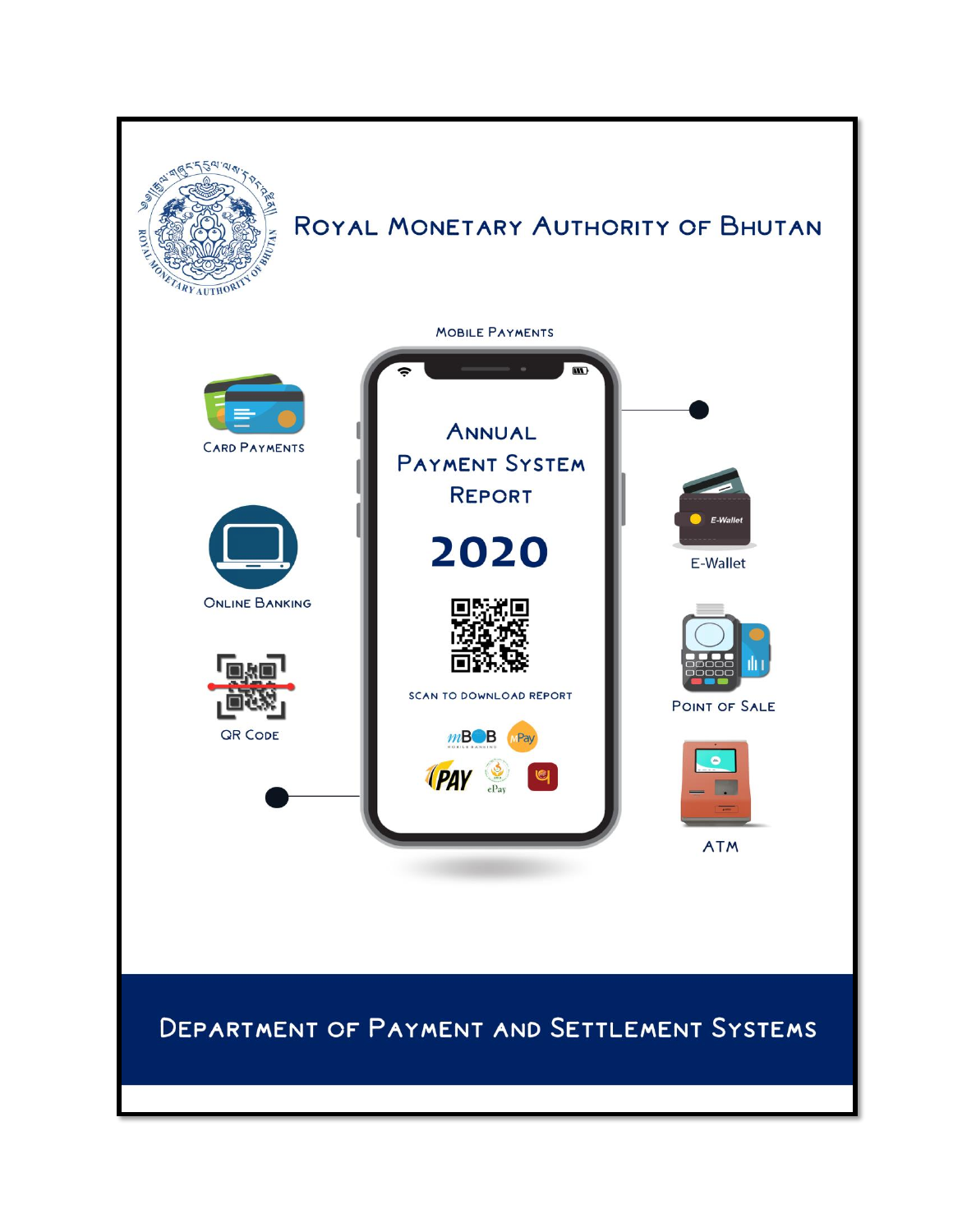# **Preface**

**he** Payment System Report (PSR) is part of an initiative undertaken by the RMA to present a comprehensive report analyzing the payment landscape in Bhutan and the present a comprehensive report analyzing the payment landscape in Bhutan and the exponential growth of digital payments and its impact on the growing economy.

The PSR 2020 reviews development in digital payments in Bhutan for the year 2020 (January to December). A summary of key developments undertaken during the year is also presented in this report.

We would like to thank all those who have contributed to the information contained in this Report.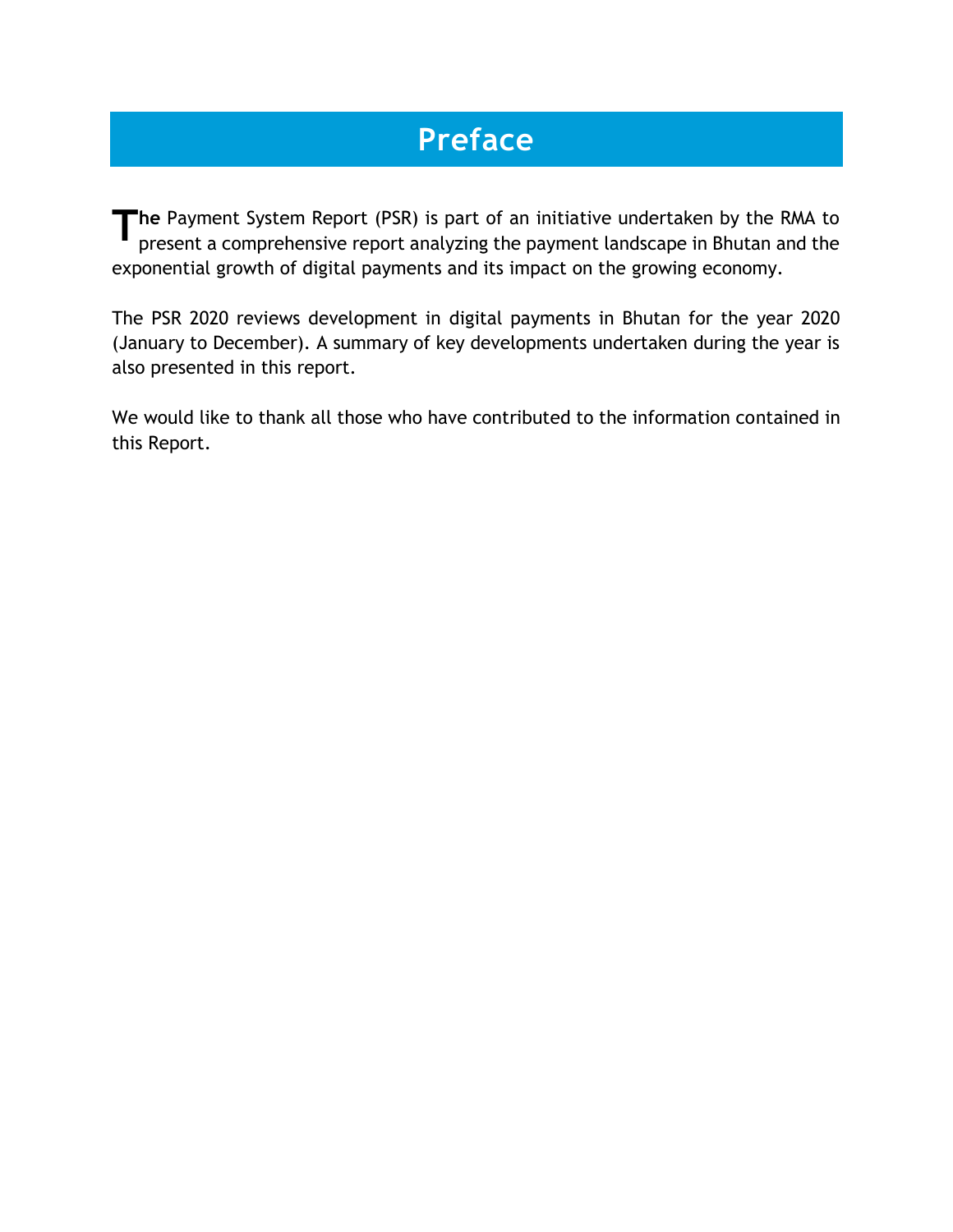## **1.Key Developments in 2020**

MA and the banks made substantial RMA and the banks made substantial<br>Reprogress on digital payment ecosystem in 2020 by way of enhancement of acceptance infrastructure, boost to financial inclusion and adoption of enabling policies and regulatory frameworks to continually promote efficient, stable, and secure payment systems in pursuit of digital payments.

The year 2020 marked the "first step" of the Payment Systems Strategy 2020 which aims to create an ecosystem conducive for digital payments to be the most preferred choice for Bhutanese within a timeframe 2020-2022. Starting from the interoperable infrastructure, efforts to enhance payment system infrastructure through the adoption of Bhutan QR has paved way for payment services with innovations and modern technologies that allows merchants to scan customers QR code, and the promotion of cross-border payment systems connectivity through Rupay of India.

On the issuance or the supply side of the digital payment ecosystem, QR payment acceptance points have been expanded nationwide to small vendors and retail stores. At present, there are 14,962 QR payment acceptance points nationwide. Efforts also included improving digital payment usage of public-facing government agencies for fees and tax

and international payment service for tourists. On the regulatory front, new regulations/guidelines/policies were adopted in 2020 as another augmentation to support new financial products and service developments in ecommerce.

In order to boost the acceptance side, cost structures including pricing structure, interchange fees, interbank fund transfer limit and KYC processes were revised and simplified respectively to deepen adoption of digital payments amidst the global pandemic COVID-19 and subsequent lockdown in the country. In addition, dispute handling process for all digital payments were reviewed and revised to make digital payments convenient and easy to use for the customers.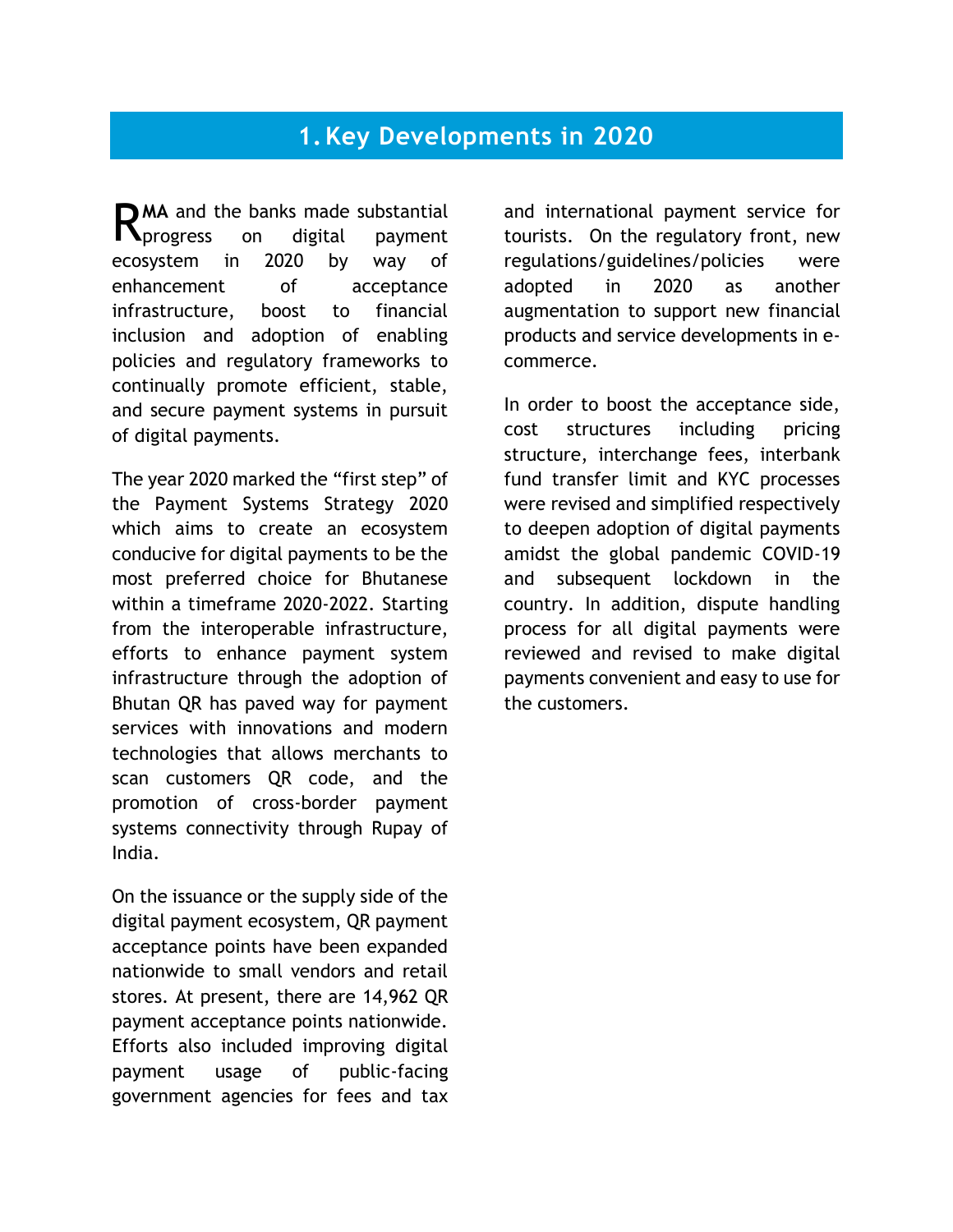## **2.Payment System Performance**

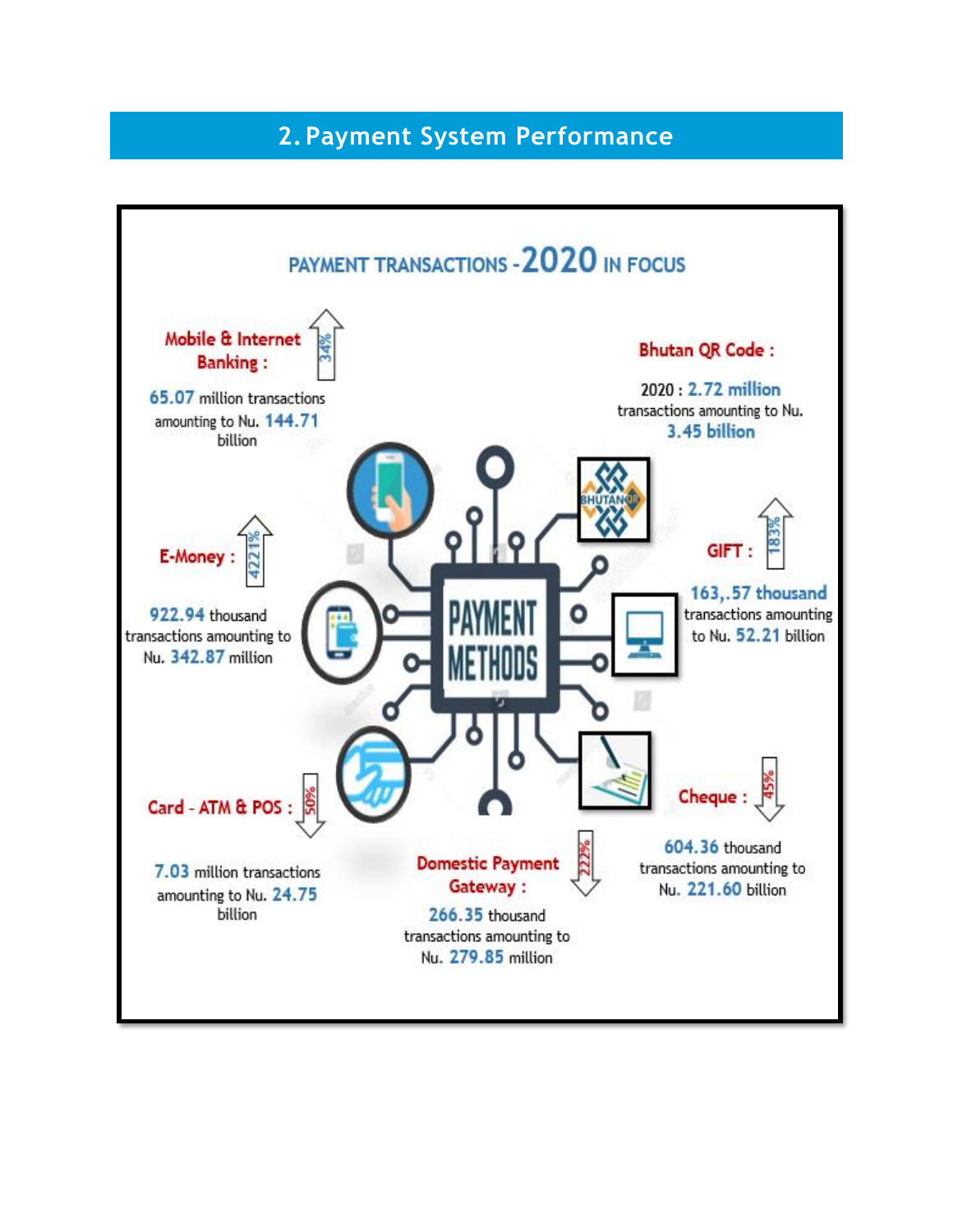The following chart shows total payment transactions, volumes and values, on a yearly basis over last 3 years.



In 2020, a total of 76.79 million transactions valued at Nu.447.84 billion were processed through payment channels viz. paper (cheques), Mobile and Internet Banking, Payment Gateway, E-money, Electronic Fund Transfer, and Cards (ATM and PoS).

to Nu. 447.84 billion in 2020 from Nu. 527.85 billion in 2019. The decline in the value of transaction was largely due to significant drop in the usage of cheques during the year. The value of cheques and also ATM transacted in 2020 decreased by **28.2%** (Nu. 87.17 billion) and **49.5%** (Nu. 24.69 million) respectively.

In terms of value, it declined by **15.2%**

|  | Table 1: Value of Payment Transactions (in Millions) |
|--|------------------------------------------------------|
|--|------------------------------------------------------|

| <b>Value of Payment Transactions (in Millions)</b> |            |            |              |                     |
|----------------------------------------------------|------------|------------|--------------|---------------------|
| <b>Payment Channels</b>                            | 2018       | 2019       | 2020         | % Change in<br>2020 |
| Paper-Cheques                                      | 308,710.18 | 308,783.07 | 221,607.75   | $-28.2%$            |
| Mobile & Internet Banking                          | 26,274.27  | 135,973.23 | 148, 162. 78 | 9.0%                |
| <b>Payment Gateway</b>                             |            | 86.98      | 279.85       | 221.7%              |
| e-money                                            | 0.60       | 15.35      | 342.87       | 2133.7%             |
| <b>Electronic Fund Transfer</b>                    | 39,730.80  | 33,009.54  | 52,212.81    | 58.2%               |
| <b>Card Transactions</b>                           | 26,952.32  | 49,982.45  | 25,232.12    | $-49.5%$            |
| <b>Total</b>                                       | 401,668.17 | 527,850.63 | 447,838.19   | $-15.2%$            |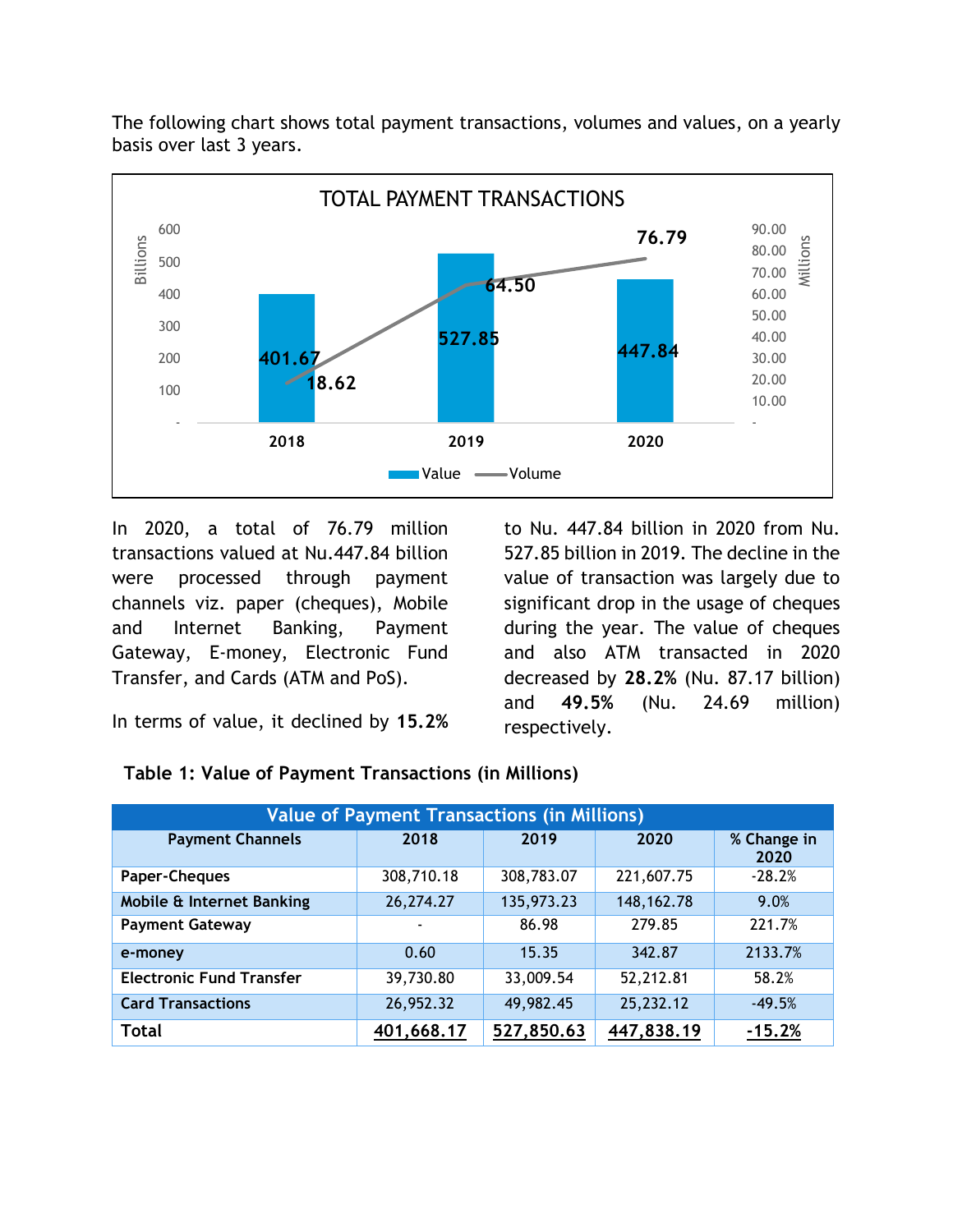Due to which, the share percentage of Cheques and Card transactions in the overall payment also declined from **59.0%** and **9.0%** in 2019 to **49.0%** and **6.0%** respectively in 2020.



However, in terms of volume, an annual growth of **19.1%** equivalent to 12.29 million additional transactions were processed in 2020 compared to previous year.

The growth in the volume of payment transactions measured as a ratio to the population also observed a significant growth from 25.60 non-cash transactions per capita per annum in 2015 to 105.60 in 2020 meaning that the number of non-cash transaction made by a person in 2020 was 106 transactions compared to only 26 transactions in 2015.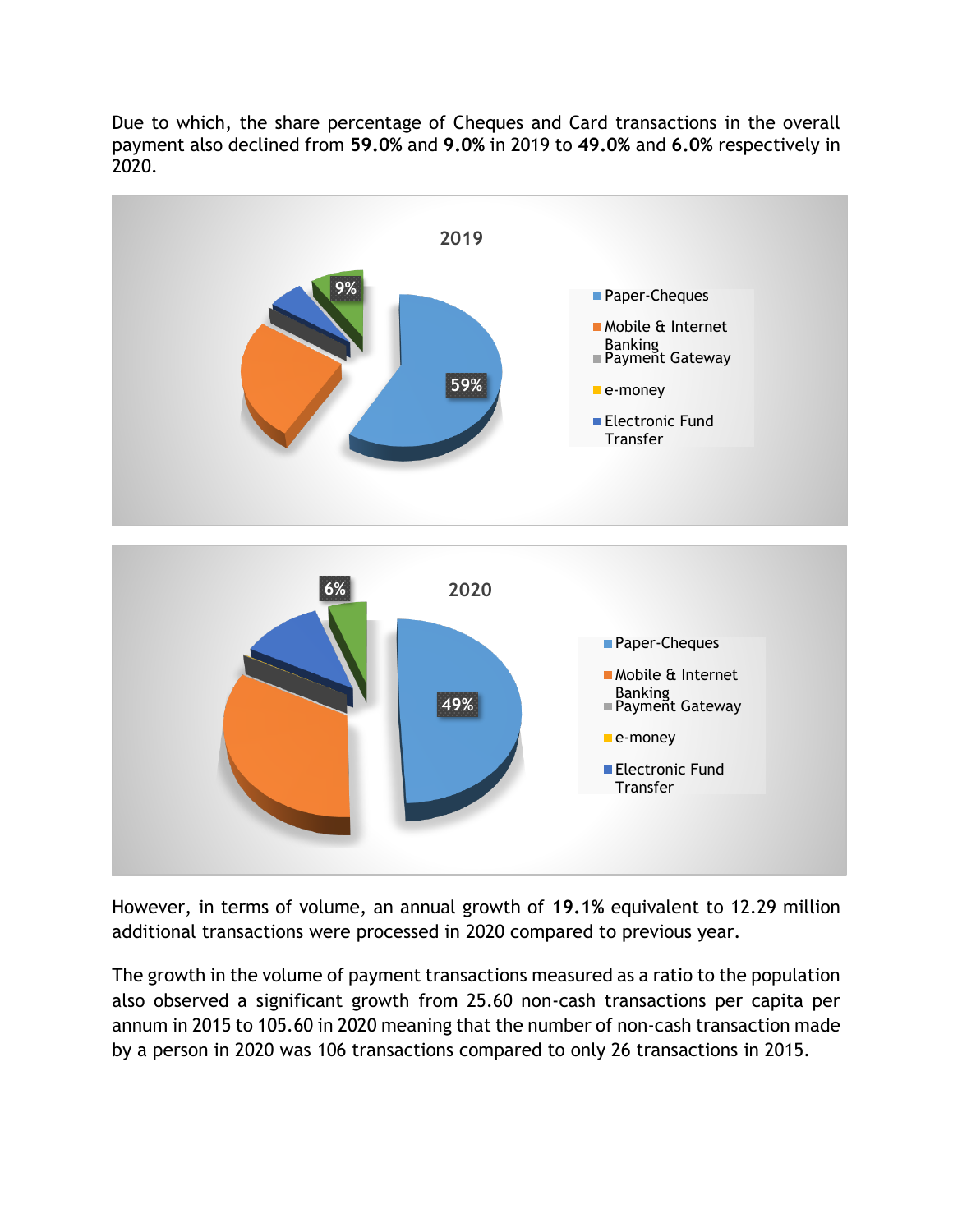| No. of Cashless Transactions per capita |       |       |       |        |        |
|-----------------------------------------|-------|-------|-------|--------|--------|
| <b>Country</b>                          | 2015  | 2016  | 2017  | 2018   | 2019   |
| Singapore                               | 727.9 | 759   | 782.4 | 831.03 | 848.42 |
| Sweden                                  | 428.8 | 481.4 | 497.9 | 522.96 | 549.61 |
| China                                   | 48.9  | 70.4  | 96.7  | 142.14 | 223.89 |
| <b>Indonesia</b>                        | 23.4  | 28.4  | 34.0  | 40.67  | 44.67  |
| India                                   | 4.06  | 5.44  | 10.73 | 13.15  | 22.42  |

### **Table 2: Number of Cashless Transactions per Capita**

**Table 3: Cashless Transactions made over the years in Bhutan**

|                                                  | 2018       | 2019       | 2020       |
|--------------------------------------------------|------------|------------|------------|
| <b>Volume of Cashless</b><br><b>Transactions</b> | 18,618,410 | 64,495,728 | 76,786,605 |
| Population                                       | 727,145.00 | 727,145.00 | 727,145.00 |
| Annual per capita<br>transactions by volume      | 25.60      | 88.70      | 105.60     |

On the same note, the demand for cash for payment transactions in 2020 was Nu. 14.60 billion which was a growth of 13.4 percent (**8.20%** of GDP) from 2019 and comparatively higher than the growth in the previous years as shown below.

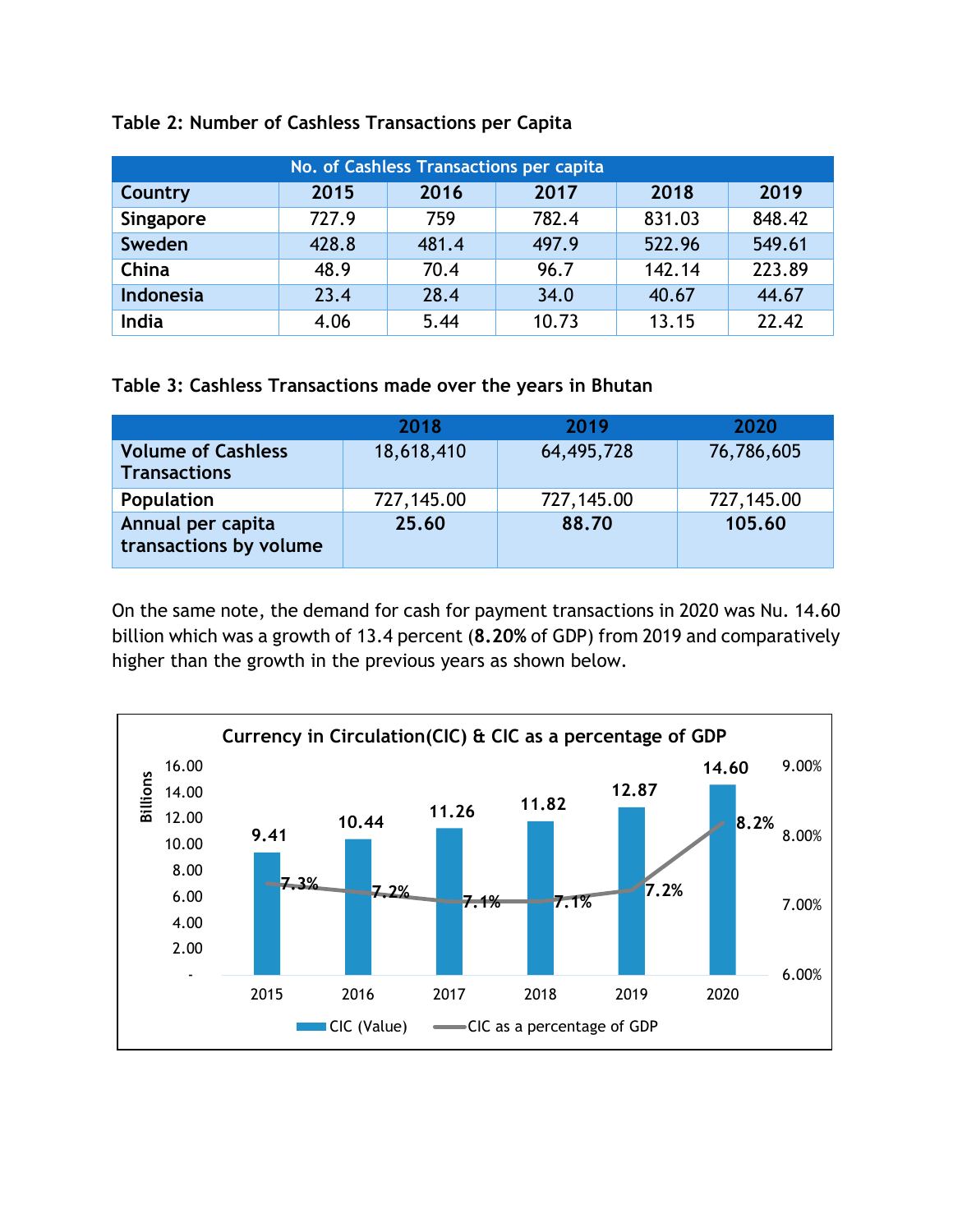## **3.Payment Acceptance Infrastructure**

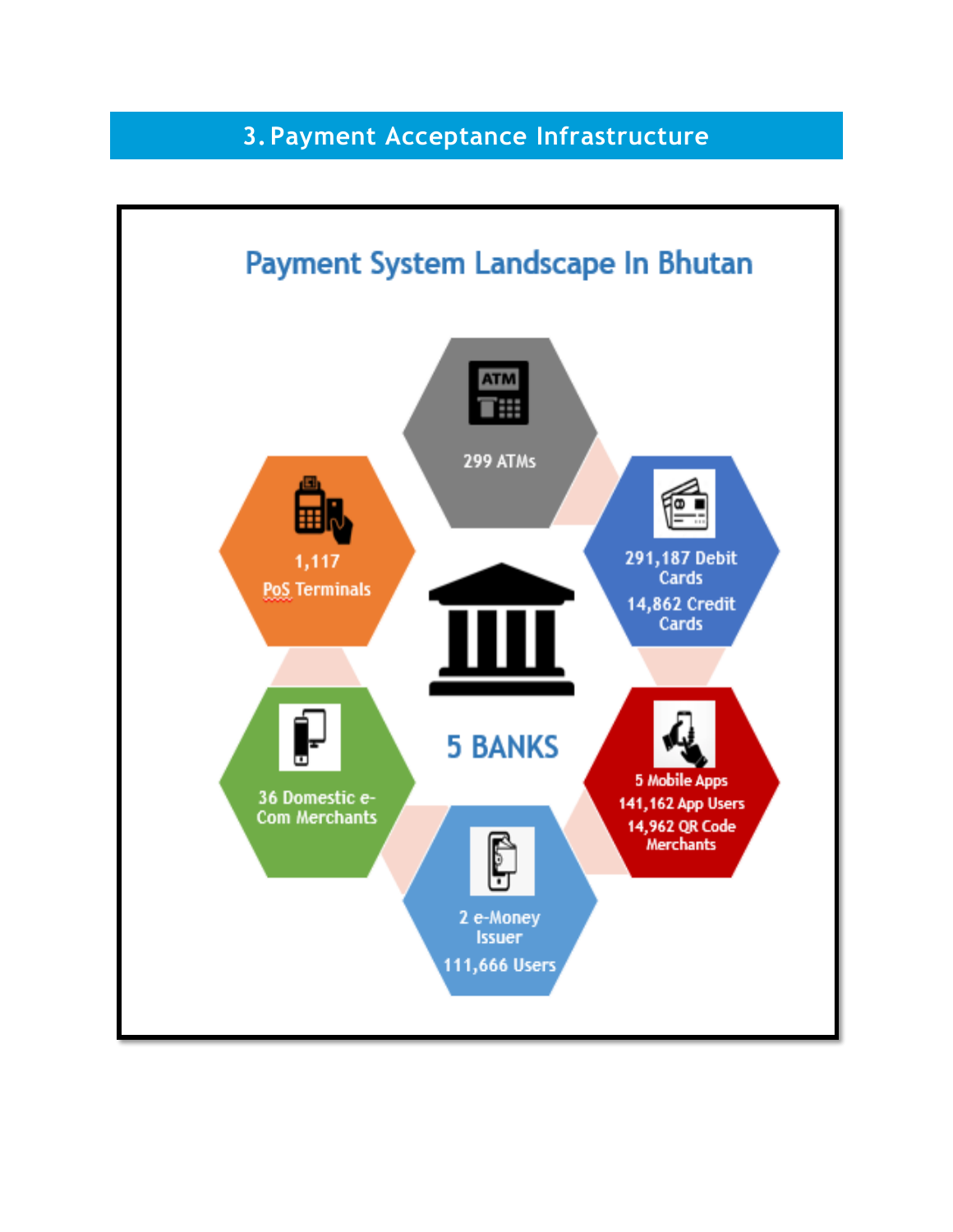## **PART I: HIGH VALUE PAYMENT SYSTEMS**

## **1. RTGS-GIFT System:**

**TGS** enables transfer of money from<br>
one bank account to another on a<br>
"real time" and on "gross" basis one bank account to another on a "real time" and on "gross" basis. The RTGS service window for customer's transaction is available to banks from 10 am to 4 pm on weekdays and on a working Saturday from 10 am to 11:30 AM for settlement at the RMA.

RTGS transactions increased by **125.4%** in volume terms in 2020 compared to 2019 and the average value of transaction size is between Nu. 12.14 million and Nu.12.70 million in two years indicating that it is increasingly used for relatively high value business transactions.

RTGS is largely used by Government for G2B payments, by Corporations such as Druk Air, DGPC, MangdeChu, KholongChu Projects, RICBL, etc for C2C and C2B payments, and by Businesses for B2B and B2P payments.

In addition, the following monthly trend and bank-wise transactions show that the highest number and value of RTGS were carried out in the month of January and October 2020 and among the banks, BoBL recorded the highest transactions both in terms of receiving fund inwards (Nu.15.30 billion) and remitting outward (Nu.14.84 billion) followed by BNBL (inward of Nu. 9.45

billion and outward Nu. 9.15 billion).

The following chart (next page) shows the growth in the volume and value of RTGS transactions since its launch in 2019.

## **Table 4: RTGS Transactions in 2019 & 2020**

|      | Year Volume    | Value (in<br>millions) | <b>Transaction Growth</b><br>size (Nu.) |        |
|------|----------------|------------------------|-----------------------------------------|--------|
|      | $2019$ 1154.00 | 14,011.89              | 12.14<br>million                        | 125.4% |
| 2020 | 2601.00        | 33,020.69              | 12.70<br>million                        |        |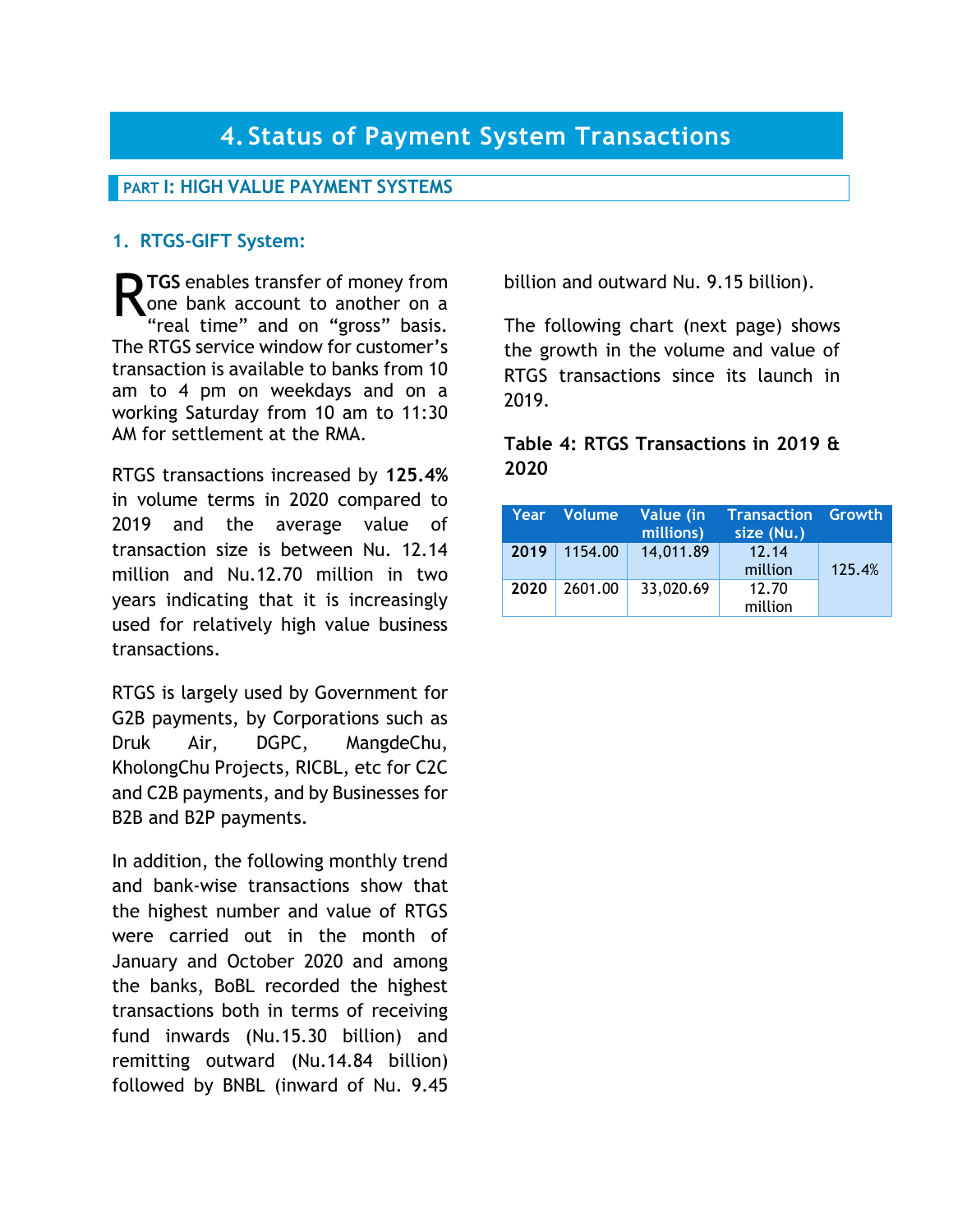

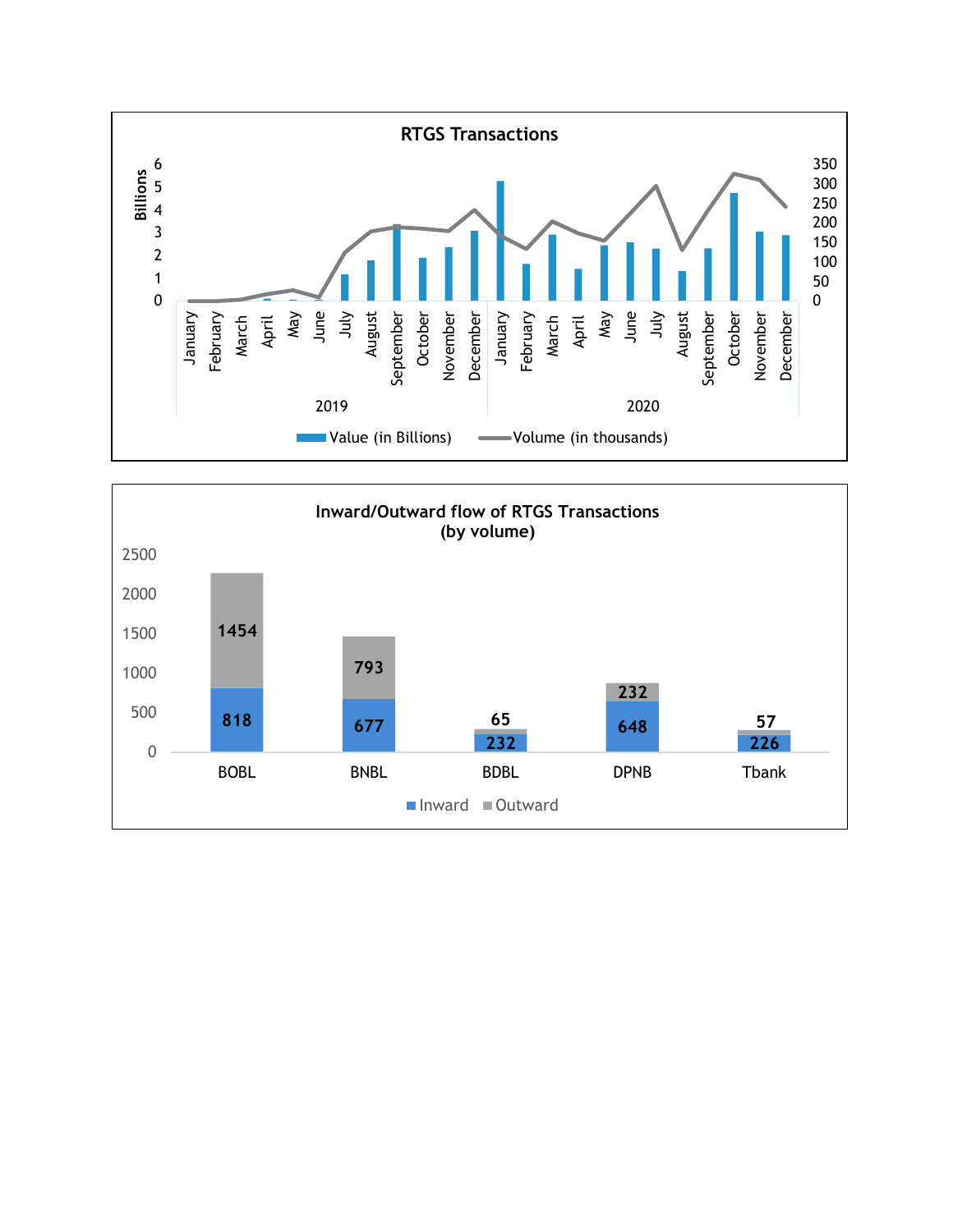## **2. PAPER (CHEQUES):**

**C** heques are still highly preferred mode of high value business transactions<br>
narticularly by corporations and businesses for C2B C2C C2P B2B and B2P in the particularly by corporations and businesses for C2B, C2C, C2P, B2B, and B2P in the country. RMA host a very efficient cheque clearing infrastructure, which is largely used by member banks to clear cheques across the country, settling them by the next business day.

The average cheque size, over the past three years have varied between 263 thousand and 367 thousand indicating that it is used for relatively higher value transactions.

| Year | <b>Volume</b> | Value (in<br>millions) | <b>Transaction size</b><br>(Nu.) | Growth   |
|------|---------------|------------------------|----------------------------------|----------|
| 2018 | 1172.47       | 308,710.18             | 263.3 thousand                   |          |
| 2019 | 1092.21       | 308,783.07             | 282.71 thousand                  | $-6.9%$  |
| 2020 | 604.36        | 221,607.75             | 366.68 thousand                  | $-44.7%$ |

## **Table 5: Cheque Transactions over the years**

However, with increased digitization and availability of alternative payment channel such as RTGS-GIFT, the number of cheques transactions is decreasing at an increasing rate as shown below:



The number of cheques processed in 2020 was **44.7%** and **28.2%** less compared to 2019 in volume and value terms respectively. This decrease in the number of cheques could partially be due to the closure of banks and bank branches owing to COVID-19 pandemic and subsequent lockdown in the country.

Similarly, the share of cheque in the overall payment system is decreasing at an increasing rate with **77.0%** in 2018 and **58.0%** in 2019 to only **49.0%** in 2020. However, its share is still the largest in value terms.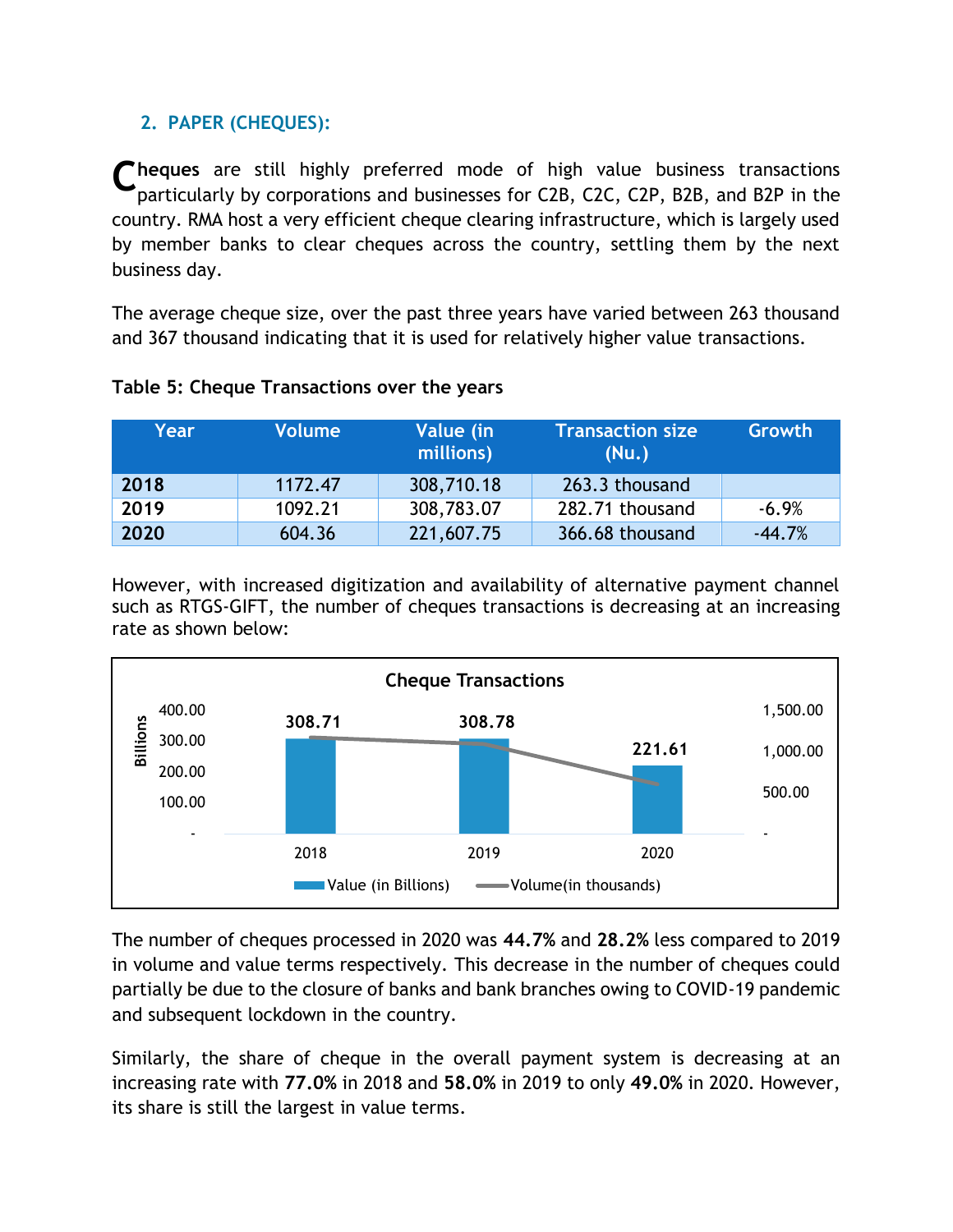In April 2020, the RMA reviewed and revised the pricing structure of various payment instruments as part of payments reform to make digital payments affordable for Bhutanese. Additionally, for cheques, administrative penalty for chargeable return cheques in interbank settlement were enhanced to **10.0%** of the value of cheques specially to discourage presentment of cheques with insufficient account balance as the number of cheques returned on this account was major and increasing.

Prior April 2020, the ratio of chargeable cheques to the total cheques returned was more than **70.0%.** However, post the revision of fees, the ratio dropped to **23.0%** along with the overall number of cheques returned from the RMA clearing house.

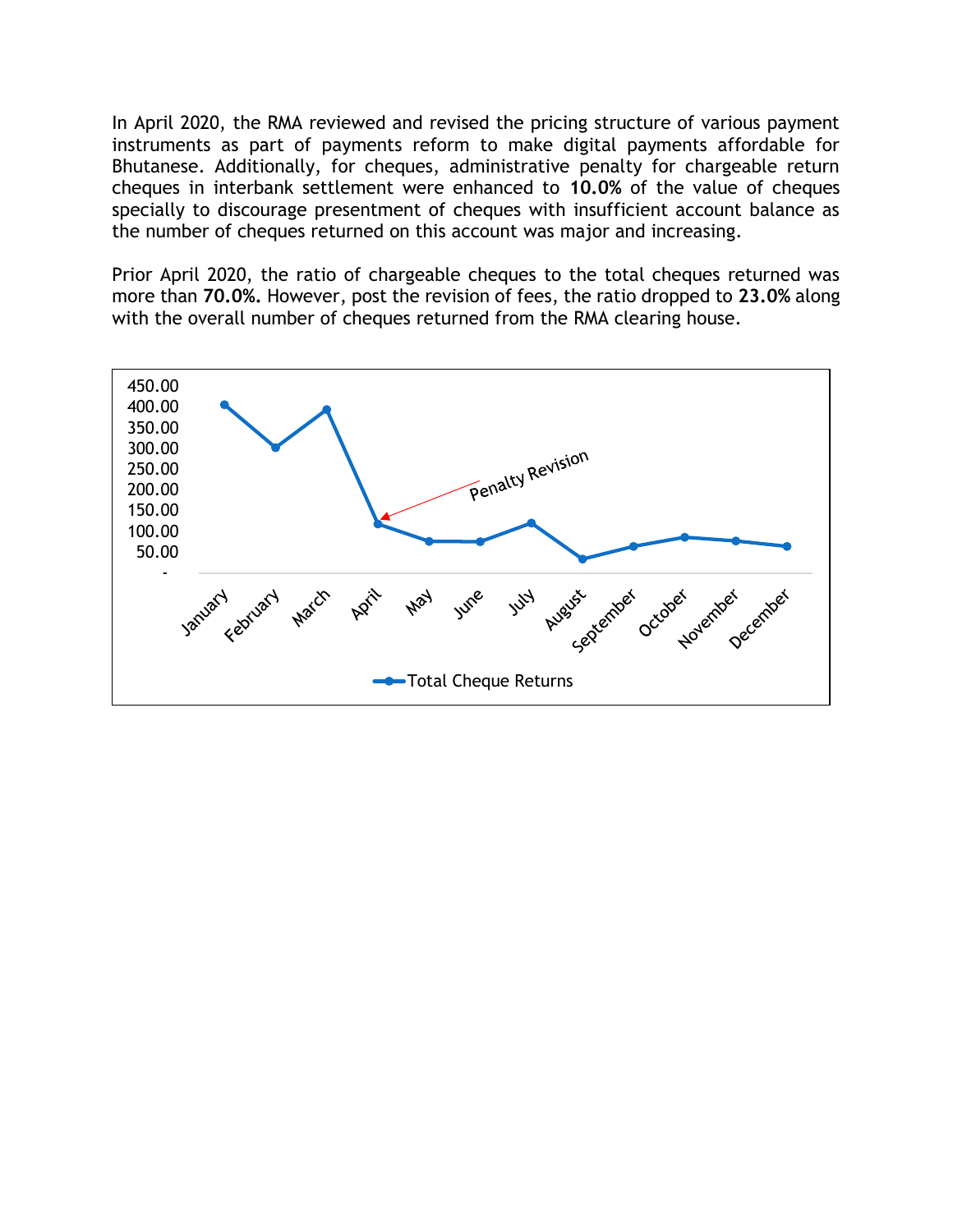#### **PART II: RETAIL PAYMENT SYSTEMS**

#### **1. MOBILE AND INTERNET BANKING**

**M** obile and internet banking have<br> **M** become more prevalent with **I**become more prevalent with increasing usage and coverage of smart phones and internet connectivity in the country. The payment features on the mobile banking apps are also evolving over the years with the changing preference of Bhutanese for digital payments. Today a Bhutanese can use the mobile app to make P2P payments, B2B payments, P2G payments with account holders of the same bank or different bank, QR payments, check bank account, withdraw card-less cash from the ATM, and recharge prepaid mobile accounts. Users can also pay utility bills (water, electricity, telecommunication services), house rents (NPPF)), donations, taxes to Thromde, flight tickets, and insurance payments through the app.

Consequently, over the past two years, the number of mobile/internet banking accounts had grown at an increasing rate, more so during the national lockdown. The number of mobile/internet banking accounts in 2020 increased by 141.16 thousand accounts to 347.05 thousand accounts. As a result, the number of transactions had risen significantly.

In 2020, mobile and internet banking transactions dominated the payment ecosystem with **88.3%** of the total payment transactions effected through it in volume terms and the share is increasing at an increasing rate over the years. The volume of transactions registered at 67.79 million transactions, while the value of the transactions totaled Nu. 148.16 million, equivalent to a growth of **39.3%** and **9.0%**, respectively, compared to the year earlier. Such growth was driven by the convenient, fast, and secure services, together with the promotion of Mobile Payments and QR payments.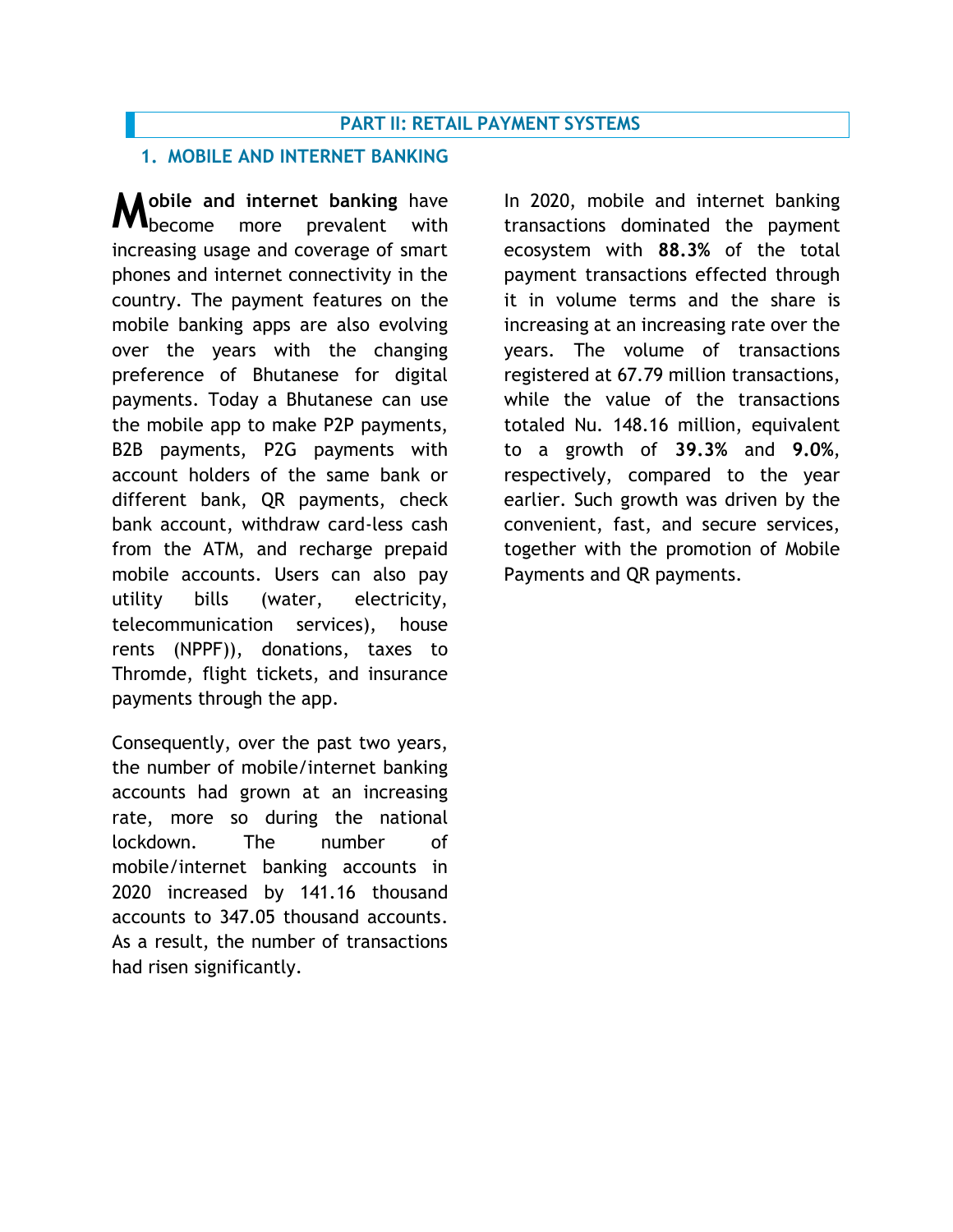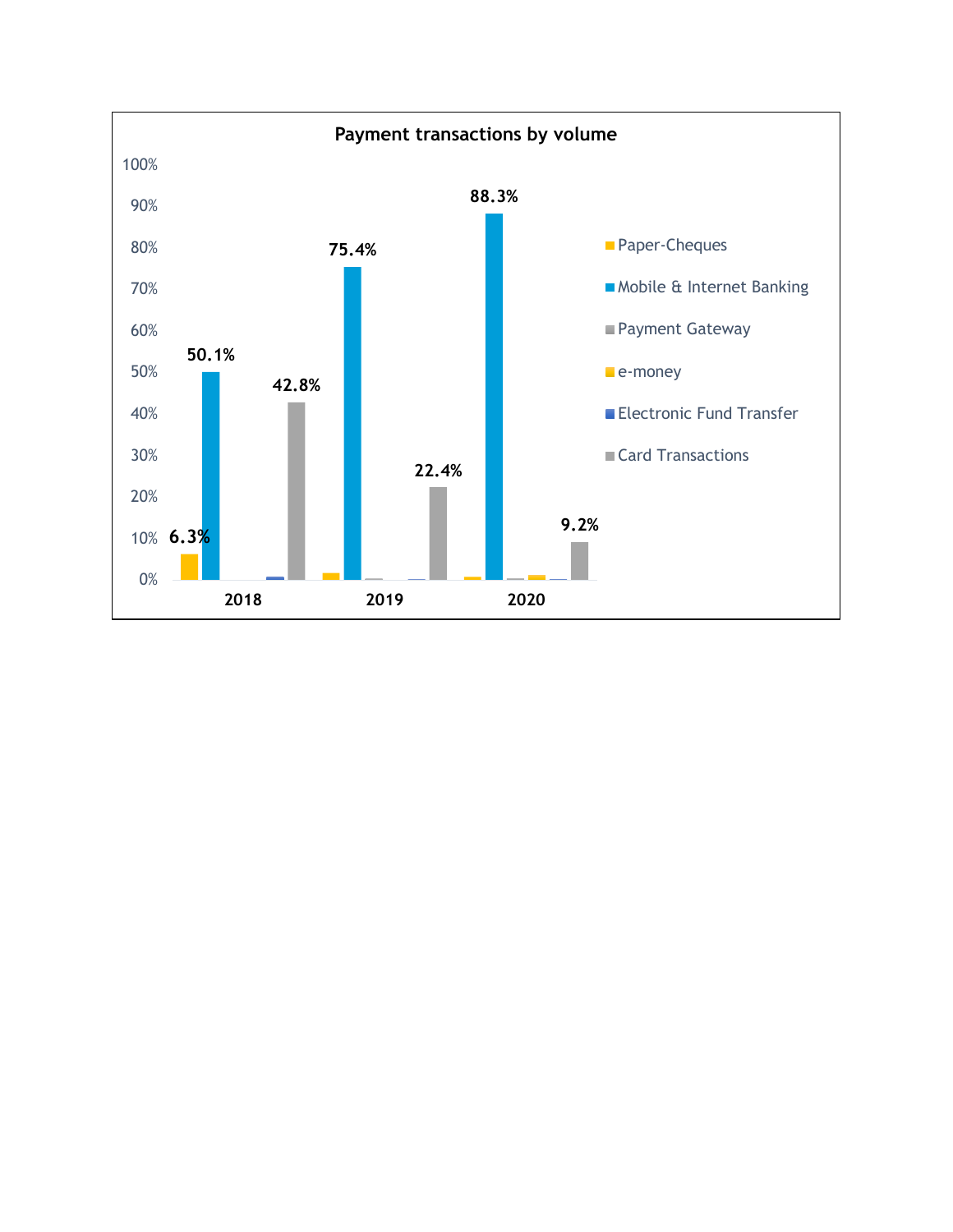#### **Measures adopted during the year:**

Following the outbreak of the COVID-19 pandemic, RMA adopted several measures to encourage the use of mobile banking in the country. The policy measures for mobile banking can be categorized into three broad areas:

- 1. **Increased transaction limits:** The transaction limit on interbank fund transfer through mobile banking app and QR payment was increased from Nu. 100,000 per day to Nu. 200,000 during the first nationwide lockdown and then to Nu 1 million during the second nationwide lockdown.
- 2. **Flexible KYC onboarding:** certain provision of KYC requirements was eased during the lockdowns to facilitate and encourage individuals to open account online and also to onboard more users on mobile banking apps.
- 3. **Efficient dispute handling process**: for failed transactions with the introduction of forced credit application.

#### **Mobile/Internet Banking usage behavior:**

Mobile and Internet banking includes P2P payments, B2B payments, P2B payments with account holders of the same bank or different bank, card-less cash withdrawal at the ATM terminals, recharge prepaid mobile accounts, and also payment of utility bills (water, electricity, telecommunication services), house rents (NPPF)), donations, taxes to Thromde, flight tickets, and insurance payments through the app.

The average value of per transactions continued to decline from Nu. 2,816 in 2018 to Nu. 2,224 in 2020, suggesting increasing uses in daily life. Analysis of transactions by volume also reveals that majority transactions were done for making small value payments largely for telecommunication services viz. air time top up, mobile recharge, bills etc.

Examining payment behaviors by objective revealed that the **fund transfer** option on the mobile banking app for P2P and B2B payments dominated the value space. As a result of which, its share percentage in the total payment transactions witnessed an increasing growth from 26 percent in 2019 to 33 percent in 2020. Such growth again resulted with more businesses and entities migrating to digital payments and fund transfers made viable with the enhanced transaction limits during the year.

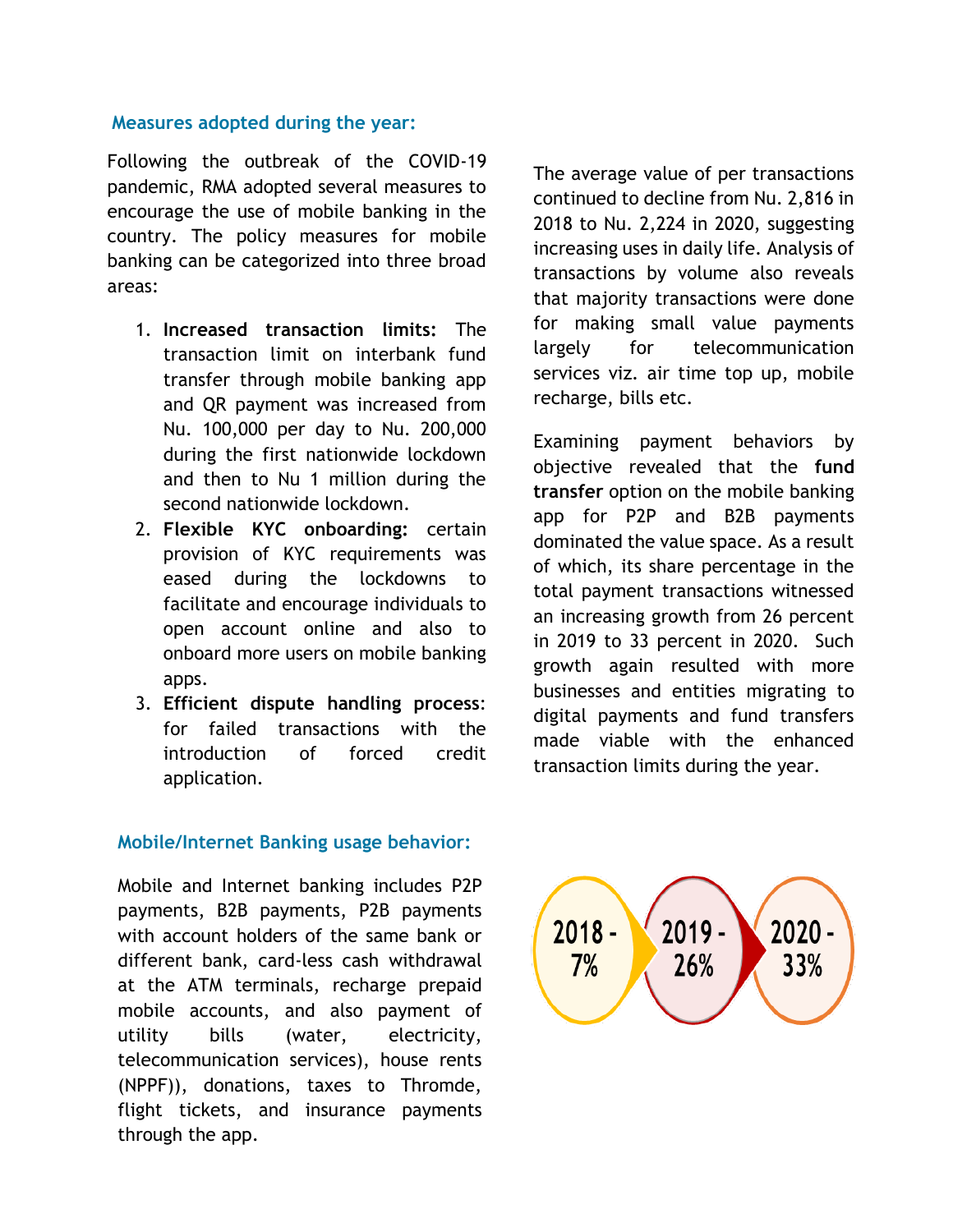#### **Mobile Banking service provider:**

As of 2020, all five commercial banks have introduced their individual mobile banking apps which are interoperable through the Bhutan Financial Switch (BFS/BIPS) hosted at the RMA.

As per the bank-wise analysis of transactions, **84.0%** of the total

transactions were carried out through BoBL indicating the pervasiveness of MBoB. Based on the ratio of mobile banking users to the total account holder (CASA) of the banks, it can also be seen that the number of new users onboarding mobile banking apps is highest percent for BoBL.

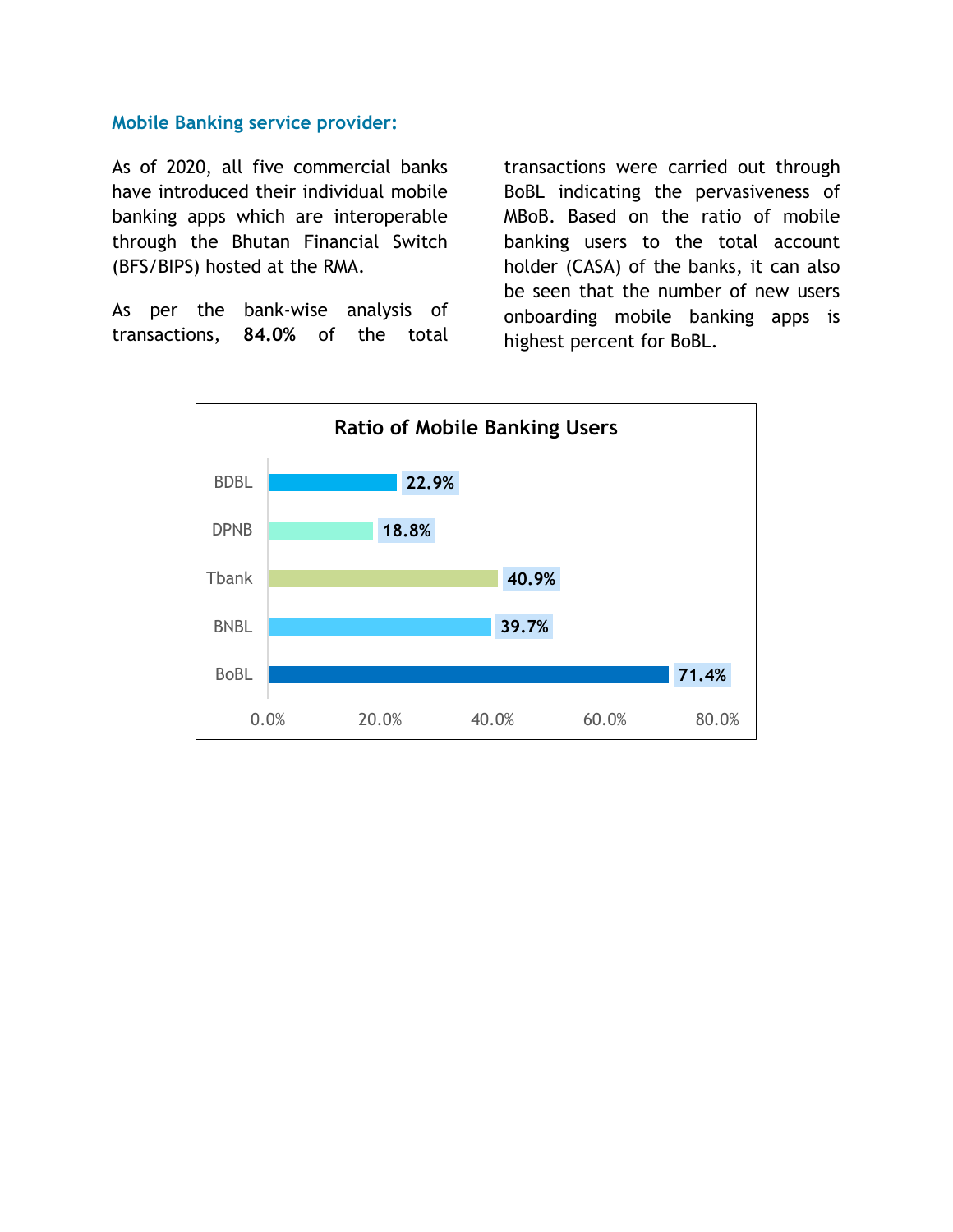#### **2. QR PAYMENTS**

**hutan QR Code** was a significant **B** hutan QR Code was a significant **B** turning point in the Bhutanese payment systems as it allows users to make payments conveniently, easily, and safely. Since its launch in July 2020, Bhutan QR has stimulated exponential growth of mobile banking transactions. Bhutanese are increasingly adopting QR payments for their daily payments, mainly for paying for goods and services. It has been adopted by various businesses, ranging from large wholesalers to street vendors, shops, taxis, fuel stations all across the country. As of December 2020, the number of QR payment acceptance points has increased exponentially to

14.96 thousand acceptance points. The volume of transactions totaled 2.72 million transactions, equivalent to Nu. 3.45 billion in value with an upward trajectory of **52.0%** monthly average growth rate. The highest growth was recorded in the month of September 2020 coinciding with the first nationwide lockdown where increased number of businesses, distributors, and also account holders migrated to digital payments to minimize the fall out of COVID-19 pandemic.

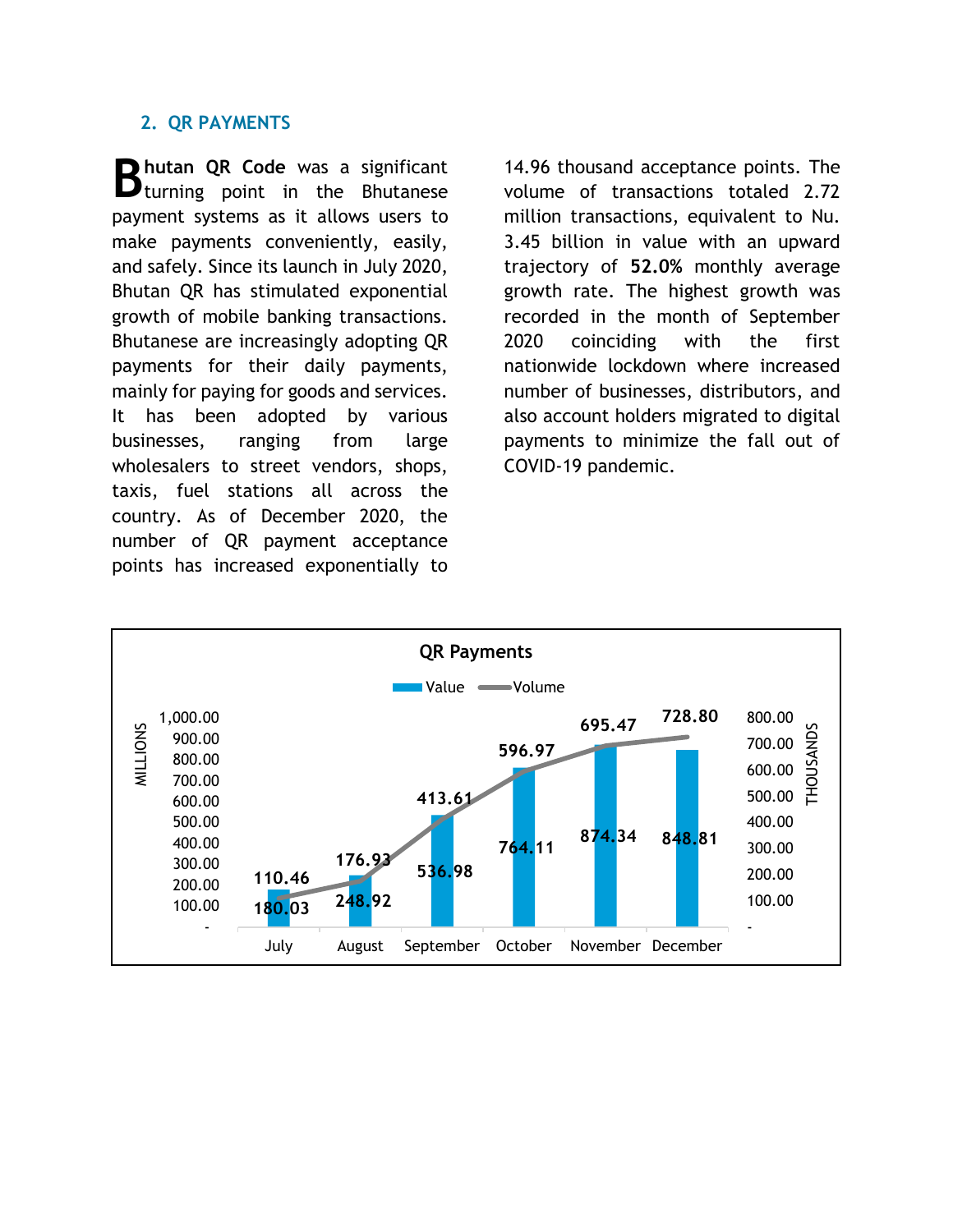## **Payments at Fuel Stations**

Prior to 2019, Nu. 78.38 million (**4.0%** of the total sales) were digitally made using debit cards at the PoS terminals available at select Dzonkhags such as Thimphu and Phuentsholing. The remaining (96 percent) transaction was all done in cash.

However, with the rigorous drive initiated by the RMA, fuel stations, relevant Govt, Ministries and the commercial banks, the value of transaction done digitally (Mobile Banking and QR payments) has increased to Nu. 699.73 million in 2020. Since, the fuel payment for government agencies are made using fuel cards and GIFT

system, these payments are payments made by individuals using mobile banking app and QR payments. Further, the number of dzongkhags accepting these payments have increased from 2 in 2019 to all 20 Dzongkhags during the period. Although the value of digital payments made in Thimphu (Nu. 1.68 billion) and Chukha Dzonkhag (Nu. 1.54 billion) are higher in value compared to other dzongkhgs, in terms of its percentage to total sale of fuel and other related products in respective dzongkhag, the percentage is highest in other dzongkhags such as Sarpang (**18.0%**) followed by Trashiyangtshe (**16.0%**).

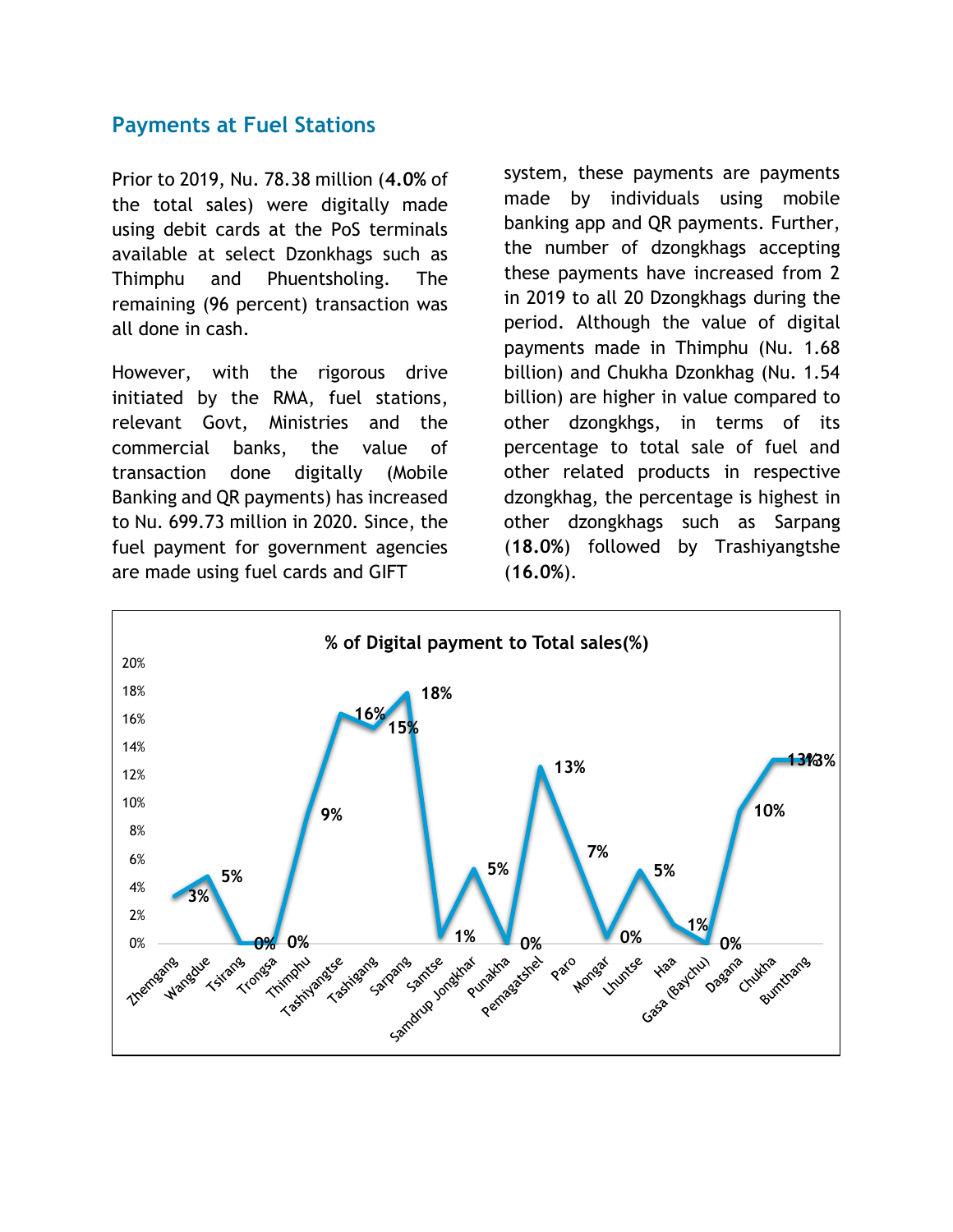#### **3. DOMESTIC PAYMENT GATEWAY:**

**ayment gateway** facilitates payment transaction on the merchant's payment portal (websites and mobile application) through exchange of payment instructions between the merchant and acquiring banks, is hosted and operated at the RMA. **P** ayment gateway facilitates<br>payment transaction on the **PAYMENT GATEWAY USERS** 

Any entity wishing to avail the payment gateway service in Bhutan is required to register and apply to the RMA to integrate to the system. It is gaining popularity among the users as a platform to pay for government services such as land tax, utility bills such as water bill, electricity bill, fees and fines such as vehicle renewal fees, Insurance premium and etc.

Since its launch in 2016, it is largely used by e-commerce businesses, online retailers, government agencies, and corporates to receive payments for their goods and services. As of 2020, there are 36 merchants registered with the RMA. Out of which, majority (50.0%) are private e-commerce business and online retailers such as Druk Bees and Bhutan Smart Shop. Corporations include RICBL, Tbank, BPC, Druk Air, BT, BIL, NRDCL etc, while Government agencies are G2C, Thromde (Thimphu and Phuentsholing).



As per the transaction data report, 266.35 thousand transactions amounting to Nu.279.85 million was done on the payment gateway in 2020 which is a growth of **46.75%** from 2019. The Monthly trend also depicts m-o-m growth in all the months compared to previous year. Since majority of the transactions are on account of Government services and utility payments, the rise in the volume and value of transactions indicate increased usage of digital services over cash for these type of services in the country.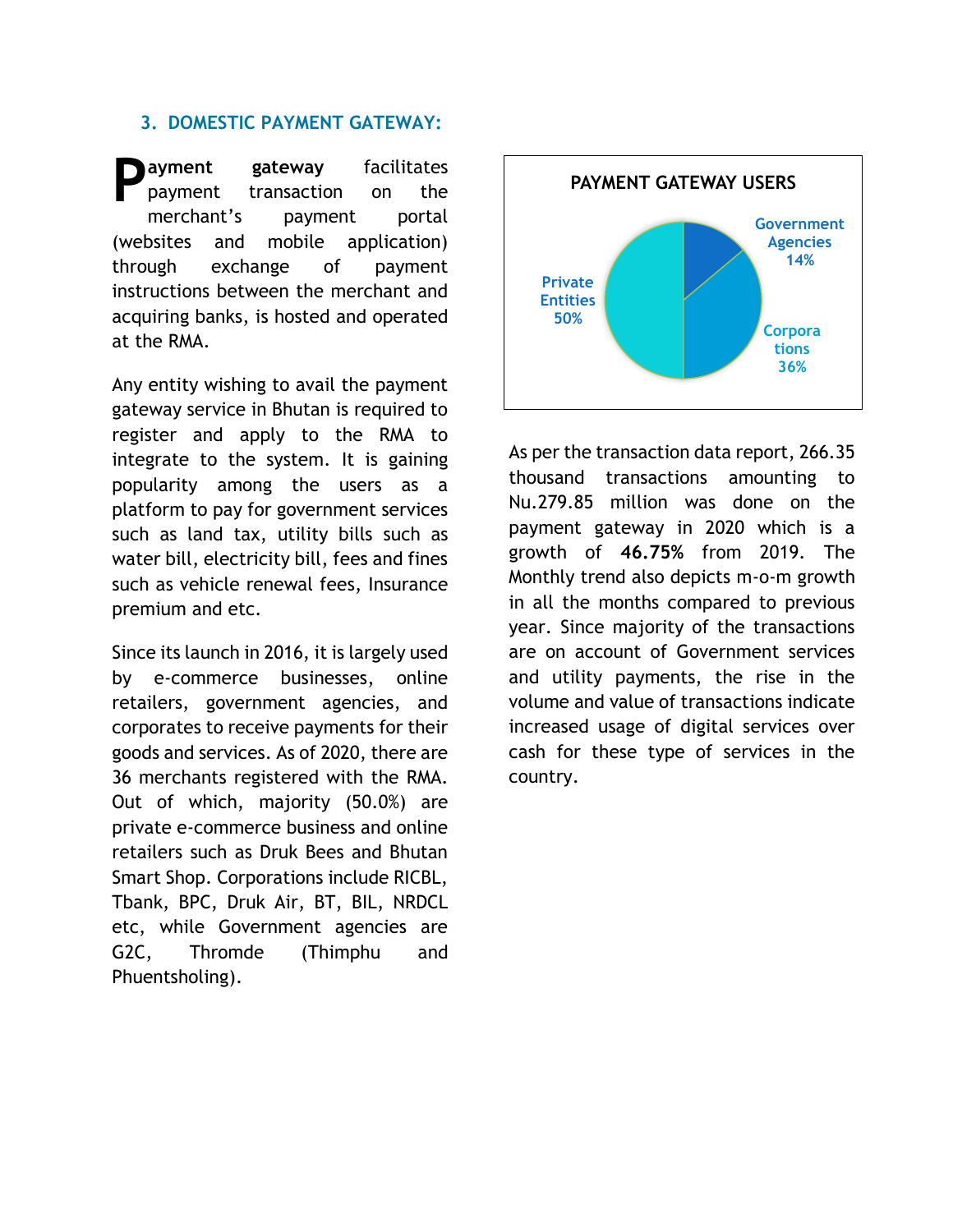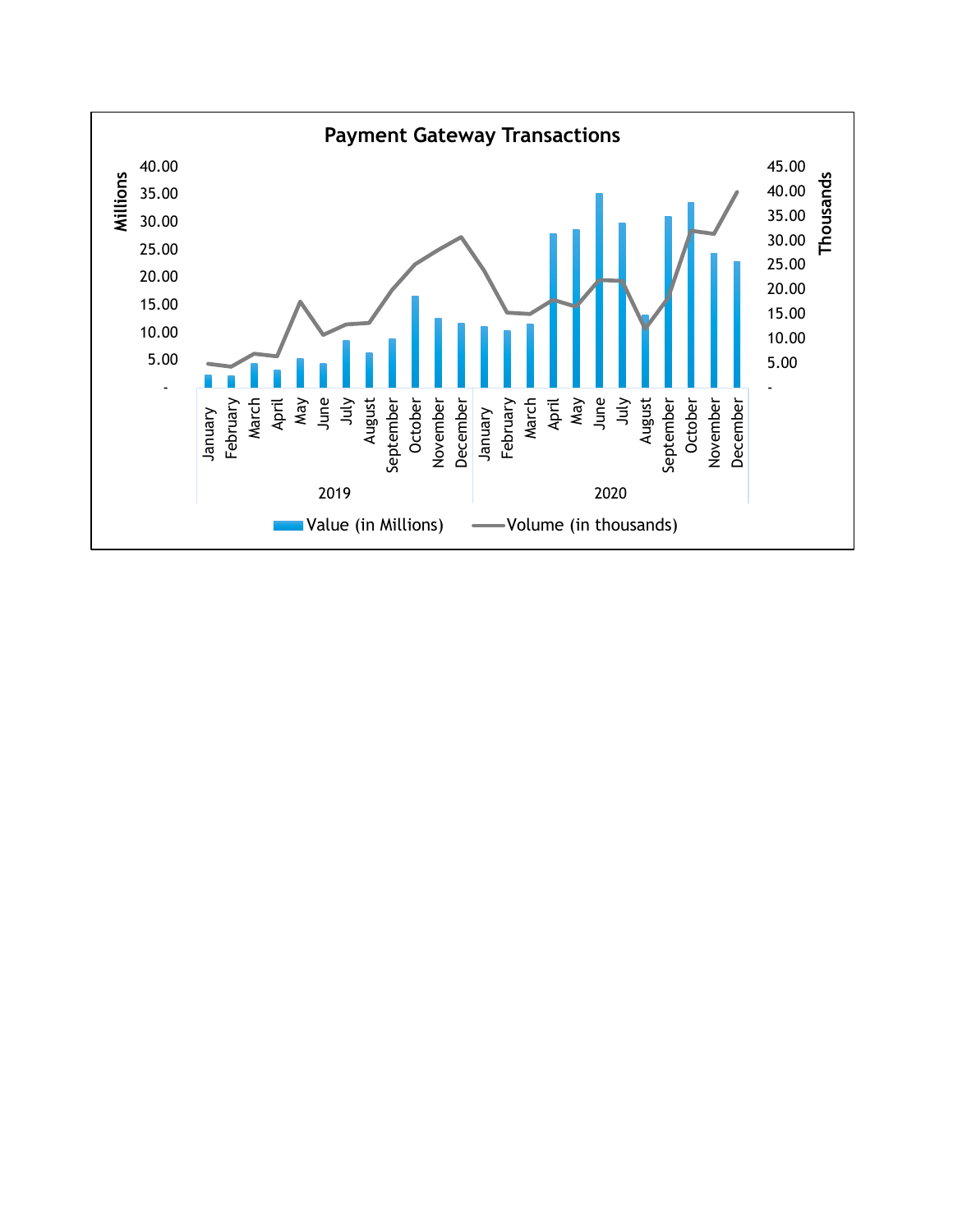#### **4. E-MONEY**

**-money** is an electronic payment  $\rightarrow$  medium that fulfills the new generations preference for convenience and speed in their daily life. With various service options, mobile applications for payment for goods and service at retail outlets, e-money has gained growing popularity especially during the national lockdowns owing to COVID-19, denoting by the continued increase in the number of subscribers and transactions each year. **e**

There are two e-money service providers at the end of 2020 licensed under the e-money Issuers Rules and Regulations 2019.

The number of e-money accounts at the end of 2020 totaled at 111,666 accounts, increased by 120 percent from the previous year as follows:

#### **Table 6: e-Money Issuer Transactions**

| <b>Issuer</b> | 2019   | 2020    |
|---------------|--------|---------|
| <b>BNgul</b>  | 50,983 | 55,105  |
| e-Teeru       |        | 56,561  |
| Total         | 50,983 | 111,666 |

**E-Money Usage:** In 2020, the use of emoney continued to grow with the launch of e-teeru during the year. The total transaction volume was 921.94 thousand transactions, equivalent to a total value of Nu. 342.87 million, exhibiting an exorbitant growth from 21.34 thousand transactions in 2019.

**E-money Spending Behavior:** Although e-money subscribers are permitted to make fund transfer, utility payments, cash-in and cash out options, most emoney usages were for payment for telecommunication related services particularly air time payments (mobile phone top-up), representing the highest proportion of **82.0%**.

The usage pattern of two e-money service providers is shown below:



As depicted in the table above, 82 percent of the total e-money transactions, equivalent to Nu.171.44 million was used for making payment for telecommunication services. The average value per transaction was approximately Nu. 226 in terms of value, lower than the overall value per transactions (Nu.329), indicating daily usages for making small payments such as air time top up mostly.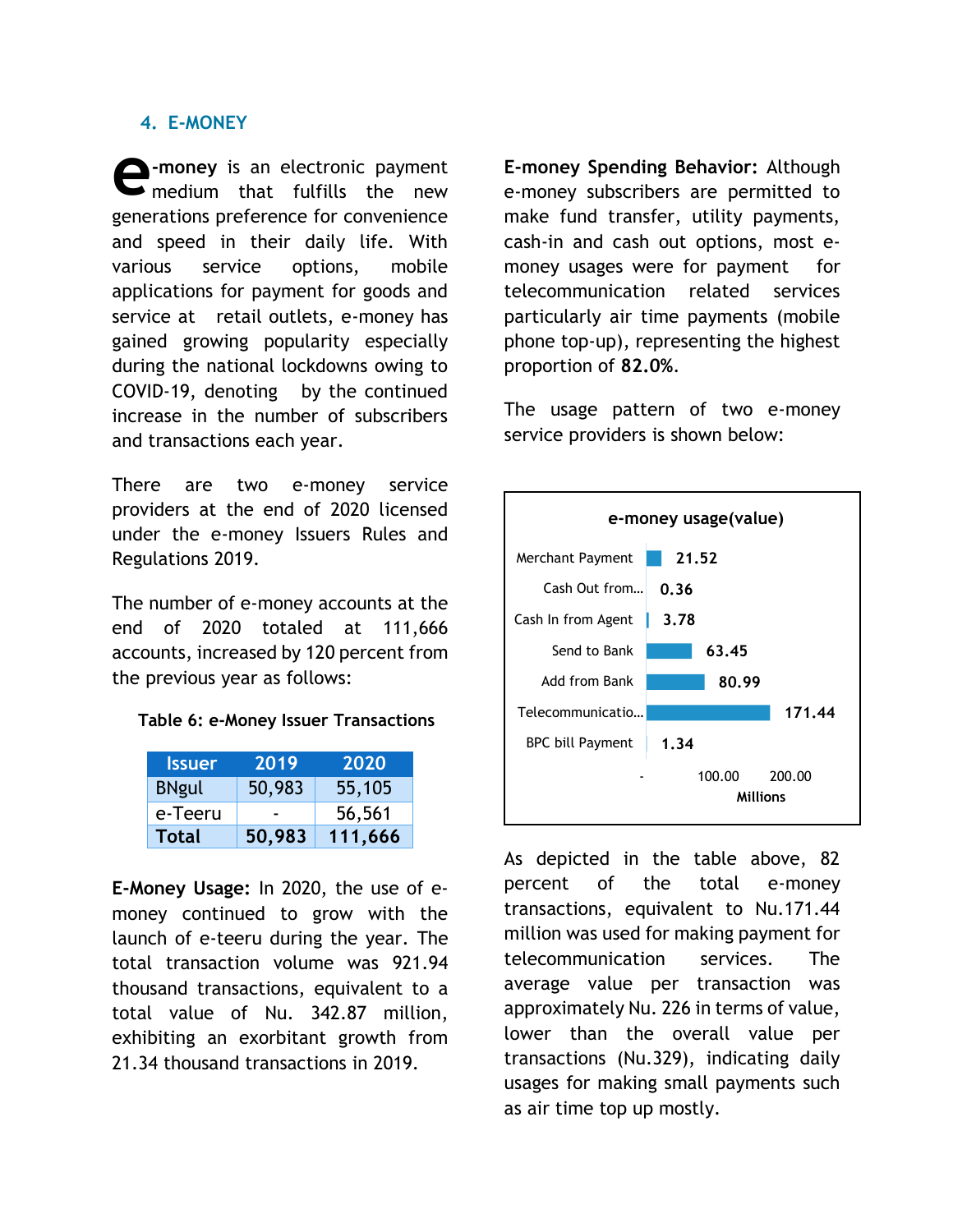### **5. BULK-GIFT**



**D**ULK-GIFT is an instant settlement **B** ULK-GIFT is an instant settlement<br> **B** system that facilitates fund transfer of all sorts, often referred to as "bulk payments" where multiple beneficiaries are to be credited from a single account.

This payment system is mostly used by Government, Corporations, Businesses, and other entities to make G2P (Government-to-Person) and Employerto-Person Payments E.g. Salaries, pension payments, loan repayments etc. Currently there are forty plus entities besides DPA namely NPPF, DGPC, DHI, RICBL, RMA etc availing this payment service.

The volume of fund transfers through the system continued to increase steadily since its official launch in July 2019. In 2020, on an average, 422 transactions were processed per day totaling to 152 thousand transactions in

**Total Value Nu. 17.63 Billion**



**Average value Nu. 48.97 million per day**

a year. While, in 2019 only 35.88 thousand transactions with an average of 120 transactions per day were processed.

The total value of fund transfers also increased substantially in 2020 to Nu. 17.63 billion from Nu. 2.8 billion in 2019. Consequently, the average value per transactions also increased from 78.06 thousand in 2019 to Nu. 115.97 thousand in 2020.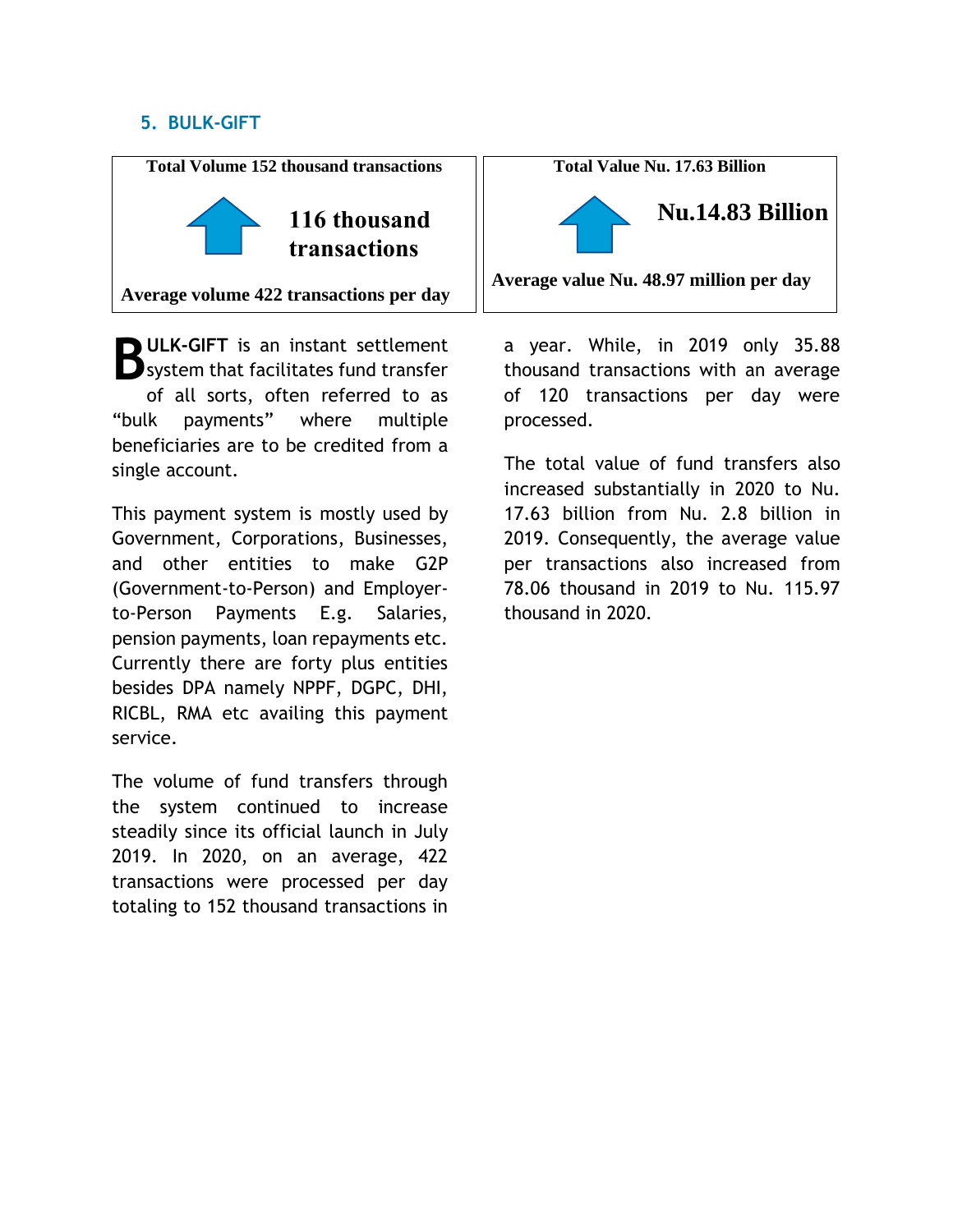

A comparison of the volume of funds transfer by transaction types indicated that most of the transactions were fund transfer from DPA, MOF to corporates, businesses and individuals. Among these, small value payments worth less than Nu. 20,000 to individuals account for majority of the transactions.

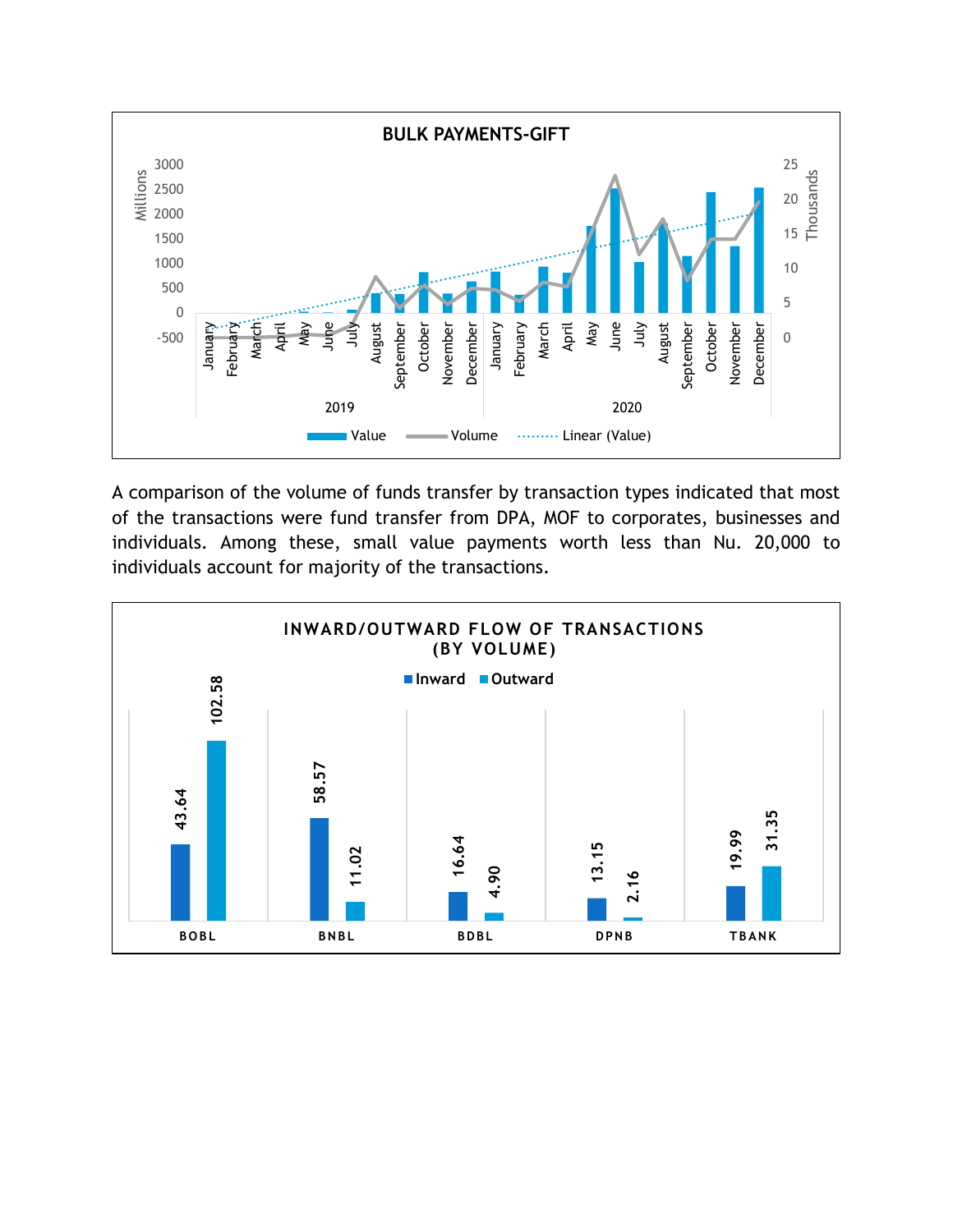### **6. BITS- GIFT**





**ITS-GIFT** is a batched settlement system that allows interbank retail fund transfer **B** ITS-GIFT is a batched settlement system that allows interbank retail fund transfer of a mount below 1 million. This system is mostly used by businesses mostly for B2B transactions.

The number of transactions have been consistently increasing except a small dip in August 2020 which was observed due to closure of banks in the country owing to first nation-wide lockdown.

Out of total 8.96 thousand transactions in 2020, majority of the transactions pertained to remittance of fund from BNBL to BOBL.

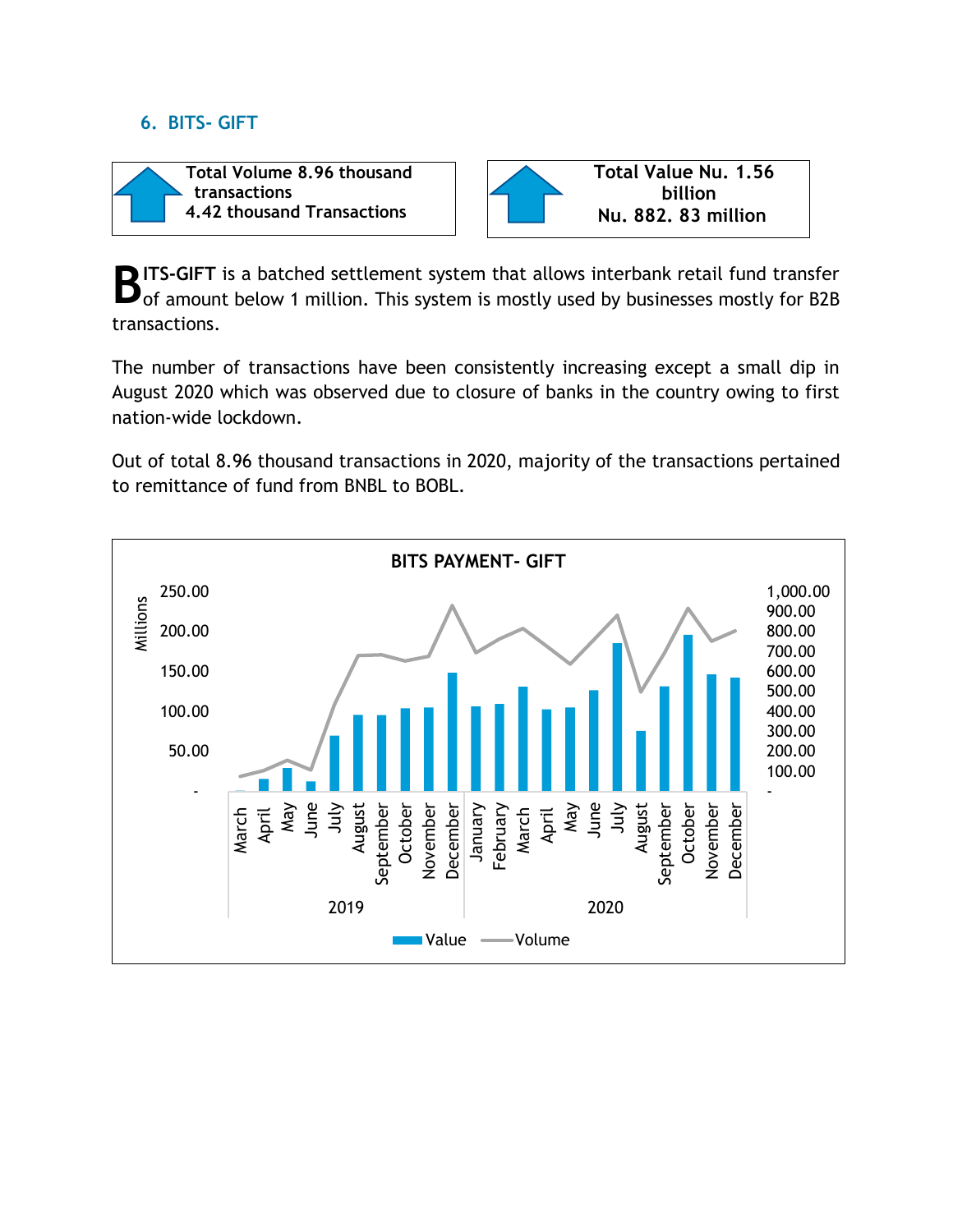## **7. CARDS- ATM**

Although most Bhutanese are still accustomed to using cash for their everyday purchase, the volume of cash withdrawals from the ATMs in 2020 declined by **50.4%** in terms of volume compared to previous year. The decline was despite the increase in the number of ATM terminals and the additional features supporting card-less withdrawal using mobile app on the ATM terminals. The banks deployed additional 25 ATM terminals and 29.71 thousand debit cards during the year. However, the value of cash withdrawn also saw equivalent decline of 50.2 percent from Nu. 49.98 billion in 2019 to Nu. 25.23 billion in 2020. The average value per transactions however, remained constant at approximately Nu. 3,500 per transaction.



The decline of cash withdrawal was partly because of the growing concern of using cash and ATM terminals, and imposed movement restrictions during the nationwide lockdown that prompted bank customers to switch to mobile/internet banking/QR payments for retail payments and fund transfer instead of visiting ATM terminals for cash. The other reason behind these drops is because of the interchange fees levied both for financial and non-financial transactions made at the ATM terminals.

The monthly transaction data reveals that the drop in the ATM transaction was the highest in August and September coinciding with the first nationwide lockdown due to outbreak of COVID-19 pandemic. Thereafter even though the number of transactions increased, the rate of increase was far lesser than pre-lockdown indicating the continued use of digital payments for transactions by bank customers.

The ATM terminals in Bhutan are mostly for cash withdrawal purpose only. As of December 2020, there were 299 ATM terminals deployed in all 20 Dzongkhags,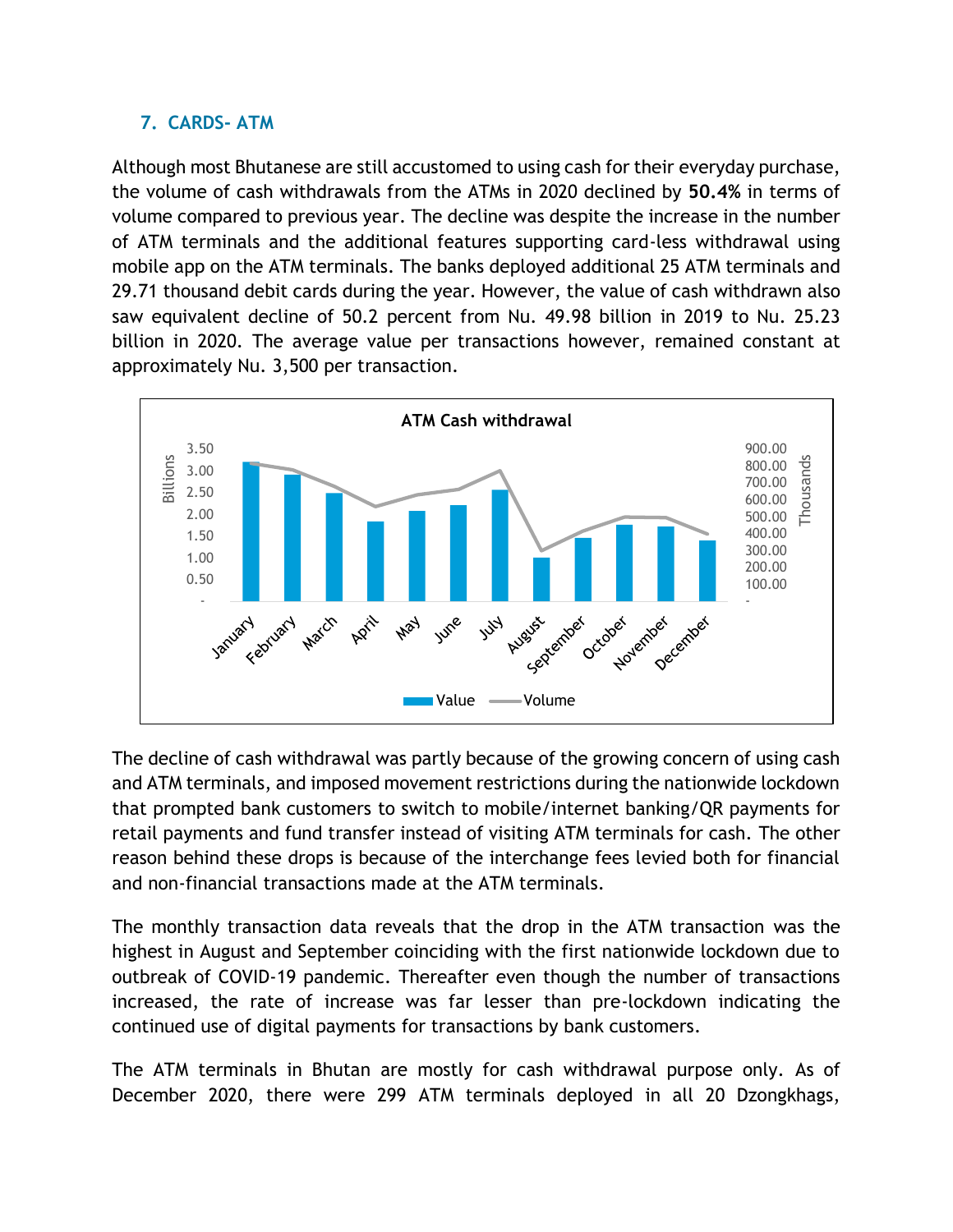collectively by five commercial banks with majority (**38.5%**) of the ATMs owned by BoBL. Out of that, 112 ATMs (**37.4%**) are deployed in Thimphu alone and the remaining in other Dzongkhags in descending order as shown in the chart below.